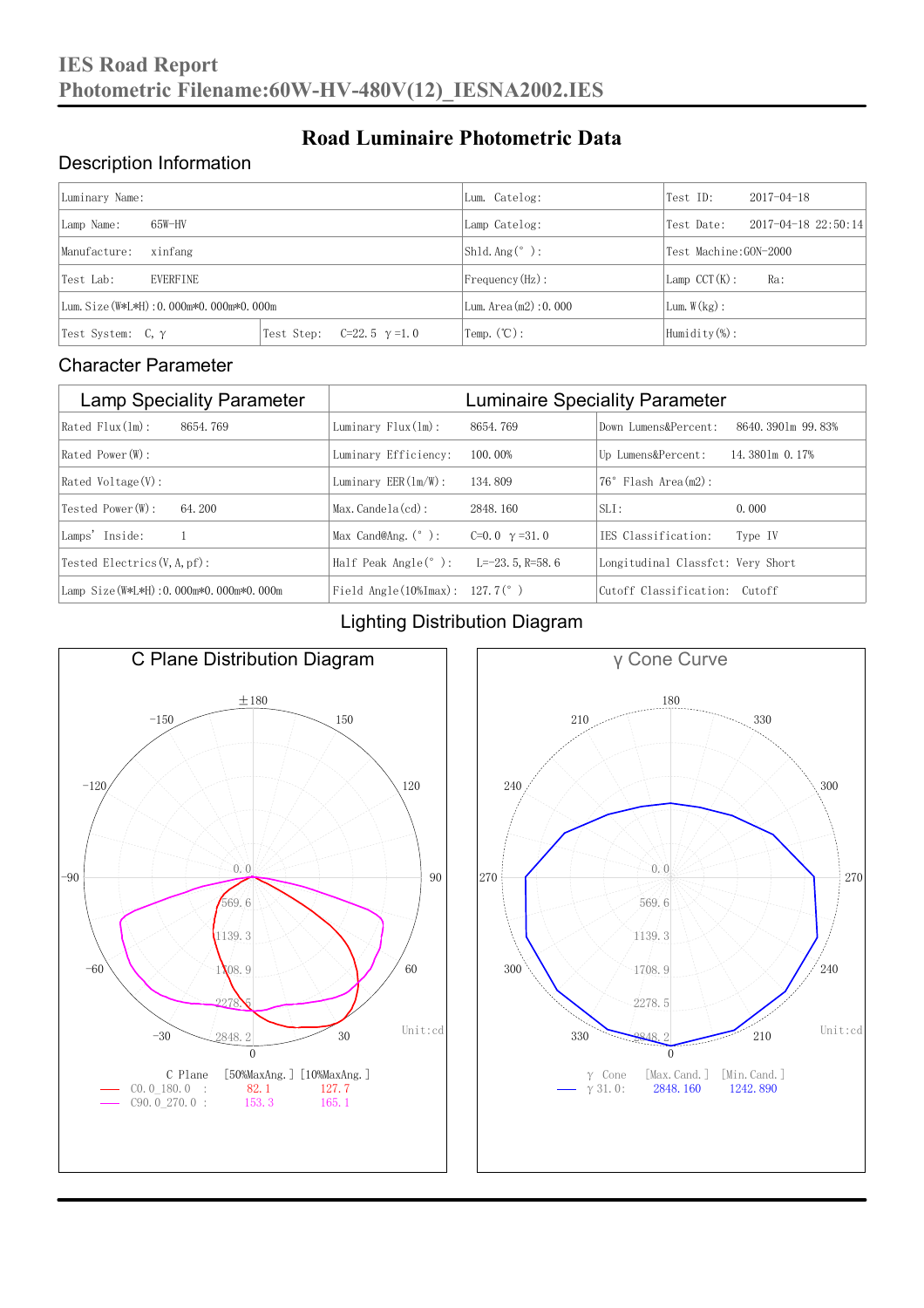### **2D Plane Light Intensity Distribution Curve**

| Lum. Name:           | Lum. Catelog:         | $Test ID: 2017-04-18$          |
|----------------------|-----------------------|--------------------------------|
| Lamp Name: 65W-HV    | Lamp Catelog:         | Test Lab: EVERFINE             |
| Manufacture: xinfang | Test Machine:GON-2000 | Test Date: 2017-04-18 22:50:14 |

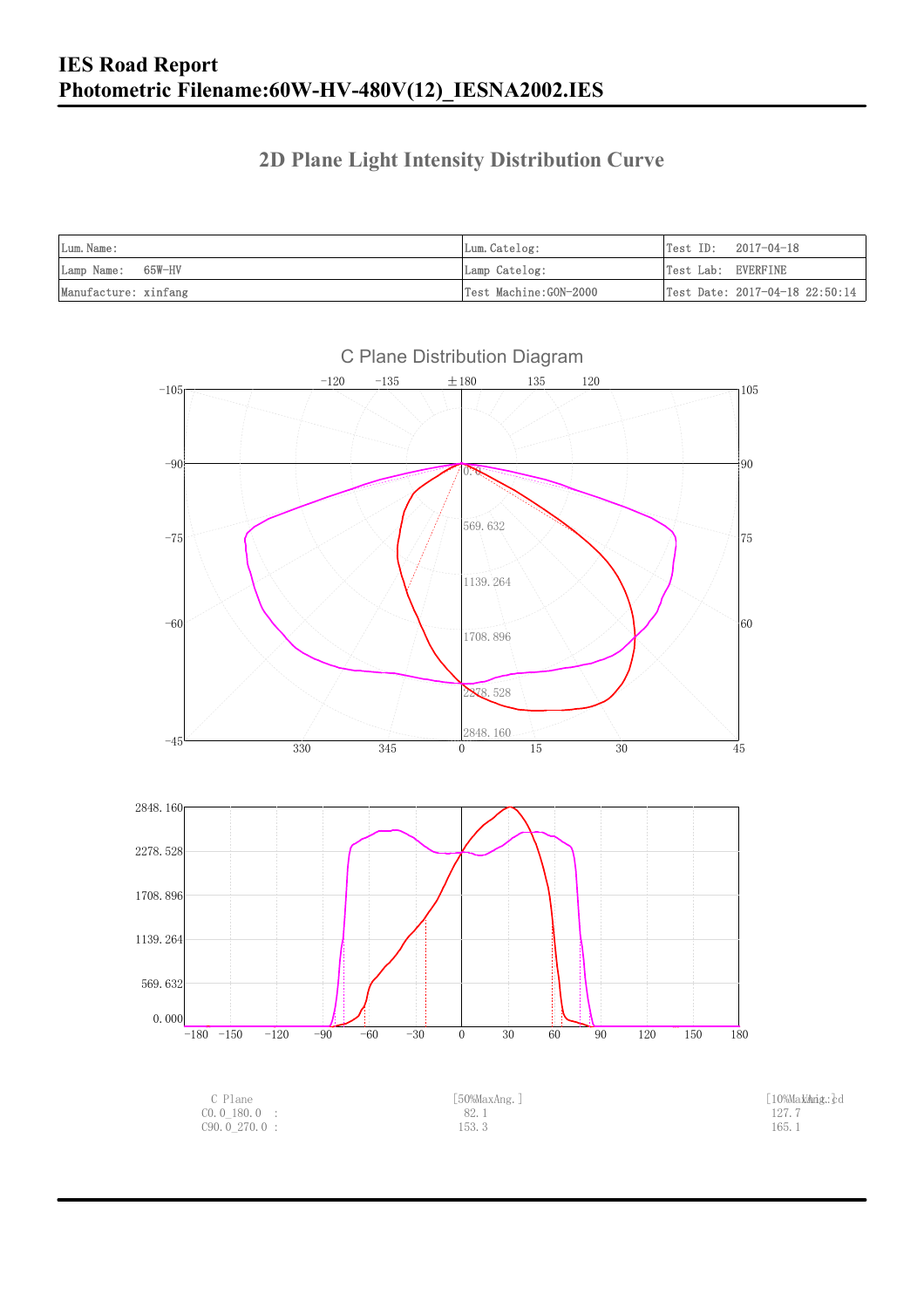### **3D Light Intensity Distribution Modal**

| Lum. Name:           | Lum.Catelog:          |                    | $\textsf{Test ID:} \quad 2017-04-18$ |
|----------------------|-----------------------|--------------------|--------------------------------------|
| Lamp Name: 65W-HV    | Lamp Catelog:         | Test Lab: EVERFINE |                                      |
| Manufacture: xinfang | Test Machine:GON-2000 |                    | Test Date: 2017-04-18 22:50:14       |

#### 3D Light Intensity Distribution Modal

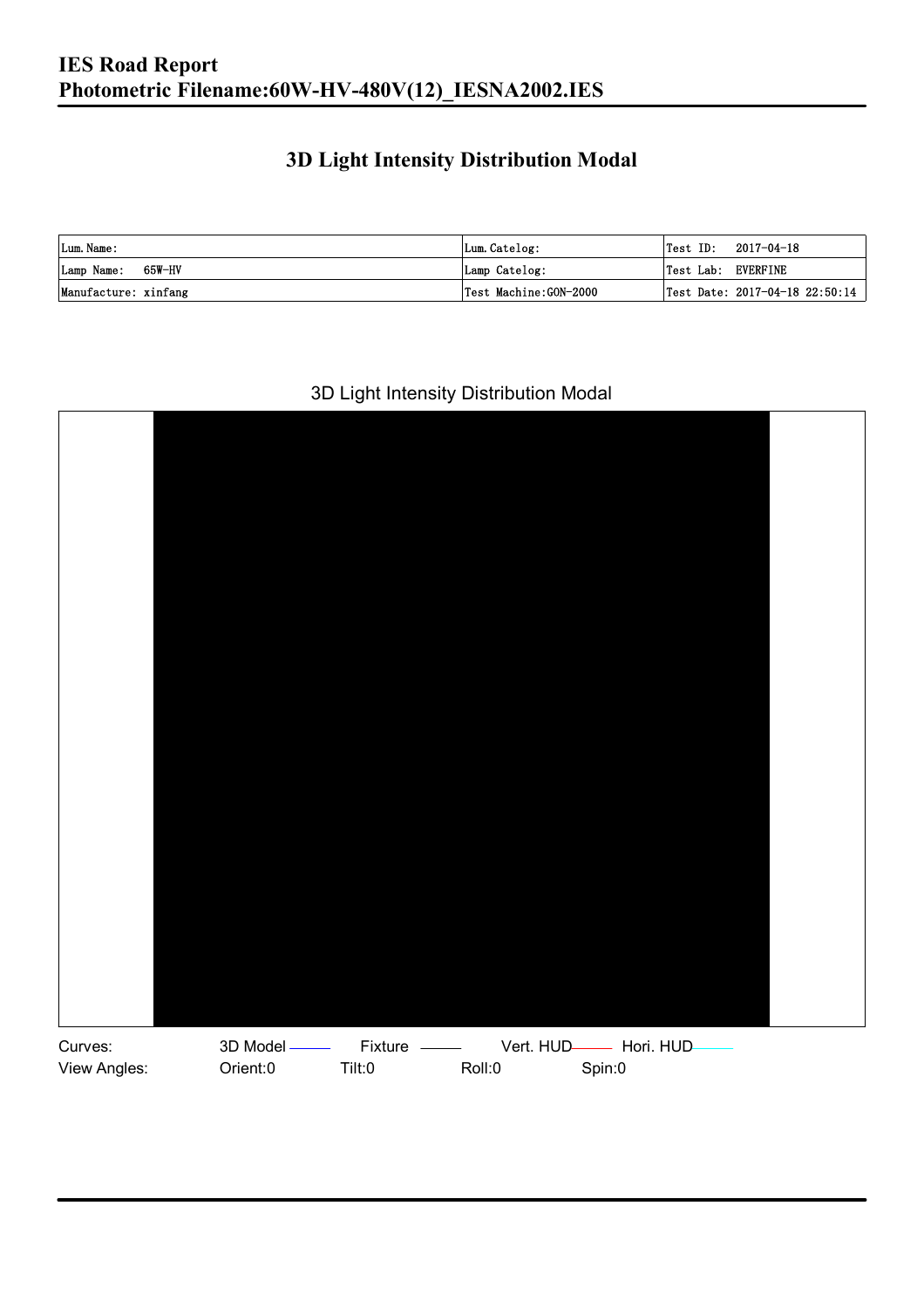### **IES Road Report Photometric Filename:60W-HV-480V(12)\_IESNA2002.IES**

### **Zonal Flux Tabulation**

| Zone $(\gamma)$ | Zone Flux | Sums Flux | Zone%Lamp | Sums%Lamp | Zone $(\gamma)$ | Zone Flux | Sums Flux | Zone%Lamp | Sums%Lamp |
|-----------------|-----------|-----------|-----------|-----------|-----------------|-----------|-----------|-----------|-----------|
|                 | (1m)      | (1m)      |           |           |                 | (1m)      | (1m)      |           |           |
| $0.0-1.0$       | 2.16      | 2.16      | 0.02      | 0.02      | 45.0-46.0       | 158.03    | 158.03    | 1.83      | 1.83      |
| $1.0 - 2.0$     | 6.48      | 8.65      | 0.07      | 0.10      | 46.0-47.0       | 159.56    | 317.59    | 1.84      | 3.67      |
| $2.0 - 3.0$     | 10.79     | 19.44     | 0.12      | 0.22      | 47.0-48.0       | 160.95    | 478.54    | 1.86      | 5.53      |
| $3.0 - 4.0$     | 15.09     | 34.52     | 0.17      | 0.40      | 48.0-49.0       | 162.15    | 640.69    | 1.87      | 7.40      |
| $4.0 - 5.0$     | 19.36     | 53.88     | 0.22      | 0.62      | 49.0 $-50.0$    | 163.13    | 803.82    | 1.88      | 9.29      |
| $5.0 - 6.0$     | 23.60     | 77.48     | 0.27      | 0.90      | $50.0 - 51.0$   | 163.91    | 967.72    | 1.89      | 11.18     |
| $6.0 - 7.0$     | 27.81     | 105.29    | 0.32      | 1.22      | $51.0 - 52.0$   | 164.48    | 1132.21   | 1.90      | 13.08     |
| $7.0 - 8.0$     | 31.98     | 137.28    | 0.37      | 1.59      | $52.0 - 53.0$   | 164.86    | 1297.07   | 1.90      | 14.99     |
| $8.0 - 9.0$     | 36.11     | 173.39    | 0.42      | 2.00      | $53.0 - 54.0$   | 164.97    | 1462.04   | 1.91      | 16.89     |
| $9.0 - 10.0$    | 40.21     | 213.60    | 0.46      | 2.47      | $54.0 - 55.0$   | 164.77    | 1626.82   | 1.90      | 18.80     |
| $10.0 - 11.0$   | 44.26     | 257.86    | 0.51      | 2.98      | $55.0 - 56.0$   | 164.30    | 1791.11   | 1.90      | 20.70     |
| $11.0 - 12.0$   | 48.28     | 306.14    | 0.56      | 3.54      | $56.0 - 57.0$   | 163.55    | 1954.66   | 1.89      | 22.58     |
| $12.0 - 13.0$   | 52.27     | 358.41    | 0.60      | 4.14      | $57.0 - 58.0$   | 162.44    | 2117.10   | 1.88      | 24.46     |
| $13.0 - 14.0$   | 56.23     | 414.64    | 0.65      | 4.79      | $58.0 - 59.0$   | 160.78    | 2277.88   | 1.86      | 26.32     |
| $14.0 - 15.0$   | 60.15     | 474.80    | 0.70      | 5.49      | $59.0 - 60.0$   | 158.48    | 2436.36   | 1.83      | 28.15     |
| $15.0 - 16.0$   | 64.07     | 538.87    | 0.74      | 6.23      | $60.0 - 61.0$   | 155.54    | 2591.90   | 1.80      | 29.95     |
| $16.0 - 17.0$   | 67.97     | 606.84    | 0.79      | 7.01      | $61.0 - 62.0$   | 151.93    | 2743.82   | 1.76      | 31.70     |
| $17.0 - 18.0$   | 71.84     | 678.68    | 0.83      | 7.84      | $62.0 - 63.0$   | 147.88    | 2891.70   | 1.71      | 33.41     |
| $18.0 - 19.0$   | 75.70     | 754.38    | 0.87      | 8.72      | $63.0 - 64.0$   | 143.36    | 3035.07   | 1.66      | 35.07     |
| $19.0 - 20.0$   | 79.57     | 833.95    | 0.92      | 9.64      | $64.0 - 65.0$   | 138.47    | 3173.54   | 1.60      | 36.67     |
| $20.0 - 21.0$   | 83.43     | 917.39    | 0.96      | 10.60     | $65.0 - 66.0$   | 133.61    | 3307.14   | 1.54      | 38.21     |
| $21.0 - 22.0$   | 87.27     | 1004.66   | 1.01      | 11.61     | 66.0 $-67.0$    | 129.02    | 3436.17   | 1.49      | 39.70     |
| $22.0 - 23.0$   | 91.09     | 1095.75   | 1.05      | 12.66     | $67.0 - 68.0$   | 124.92    | 3561.09   | 1.44      | 41.15     |
| 23.0-24.0       | 94.87     | 1190.62   | 1.10      | 13.76     | $68.0 - 69.0$   | 121.02    | 3682.11   | 1.40      | 42.54     |
| $24.0 - 25.0$   | 98.64     | 1289.26   | 1.14      | 14.90     | 69.0 $-70.0$    | 116.83    | 3798.94   | 1.35      | 43.89     |
| $25.0 - 26.0$   | 102.38    | 1391.64   | 1.18      | 16.08     | $70.0 - 71.0$   | 112.25    | 3911.19   | 1.30      | 45.19     |
| $26.0 - 27.0$   | 106.08    | 1497.72   | 1.23      | 17.31     | $71.0 - 72.0$   | 107.45    | 4018.64   | 1.24      | 46.43     |
| $27.0 - 28.0$   | 109.73    | 1607.45   | 1.27      | 18.57     | $72.0 - 73.0$   | 102.46    | 4121.10   | 1.18      | 47.62     |
| $28.0 - 29.0$   | 113.33    | 1720.78   | 1.31      | 19.88     | $73.0 - 74.0$   | 97.16     | 4218.26   | 1.12      | 48.74     |
| $29.0 - 30.0$   | 116.88    | 1837.65   | 1.35      | 21.23     | 74.0-75.0       | 90.73     | 4308.99   | 1.05      | 49.79     |
| $30.0 - 31.0$   | 120.34    | 1957.99   | 1.39      | 22.62     | $75.0 - 76.0$   | 81.93     | 4390.92   | 0.95      | 50.73     |
| $31.0 - 32.0$   | 123.69    | 2081.68   | 1.43      | 24.05     | $76.0 - 77.0$   | 71.63     | 4462.55   | 0.83      | 51.56     |
| $32.0 - 33.0$   | 126.93    | 2208.61   | 1.47      | 25.52     | $77.0 - 78.0$   | 62.17     | 4524.72   | 0.72      | 52.28     |
| $33.0 - 34.0$   | 130.07    | 2338.68   | 1.50      | 27.02     | $78.0 - 79.0$   | 52.62     | 4577.34   | 0.61      | 52.89     |
| $34.0 - 35.0$   | 133.11    | 2471.79   | 1.54      | 28.56     | 79.0-80.0       | 40.56     | 4617.91   | 0.47      | 53.36     |
| $35.0 - 36.0$   | 136.03    | 2607.82   | 1.57      | 30.13     | $80.0 - 81.0$   | 29.26     | 4647.17   | 0.34      | 53.69     |
| $36.0 - 37.0$   | 138.80    | 2746.62   | 1.60      | 31.74     | $81.0 - 82.0$   | 21.00     | 4668.16   | 0.24      | 53.94     |
| $37.0 - 38.0$   | 141.43    | 2888.05   | 1.63      | 33.37     | 82.0-83.0       | 14.36     | 4682.53   | 0.17      | 54.10     |
| $38.0 - 39.0$   | 143.95    | 3032.00   | 1.66      | 35.03     | 83.0-84.0       | 8.97      | 4691.49   | 0.10      | 54.21     |
| $39.0 - 40.0$   | 146.34    | 3178.34   | 1.69      | 36.72     | 84.0-85.0       | 4.59      | 4696.08   | 0.05      | 54.26     |
| $40.0 - 41.0$   | 148.61    | 3326.95   | 1.72      | 38.44     | $85.0 - 86.0$   | 1.76      | 4697.84   | 0.02      | 54.28     |
| $41.0 - 42.0$   | 150.72    | 3477.67   | 1.74      | 40.18     | $86.0 - 87.0$   | 0.61      | 4698.44   | 0.01      | 54.29     |
| $42.0 - 43.0$   | 152.70    | 3630.37   | 1.76      | 41.95     | $87.0 - 88.0$   | 0.32      | 4698.76   | 0.00      | 54.29     |
| $43.0 - 44.0$   | 154.58    | 3784.94   | 1.79      | 43.73     | 88.0-89.0       | 0.20      | 4698.96   | 0.00      | 54.29     |
| $44.0 - 45.0$   | 156.36    | 3941.30   | 1.81      | 45.54     | $89.0 - 90.0$   | 0.13      | 4699.09   | 0.00      | 54.29     |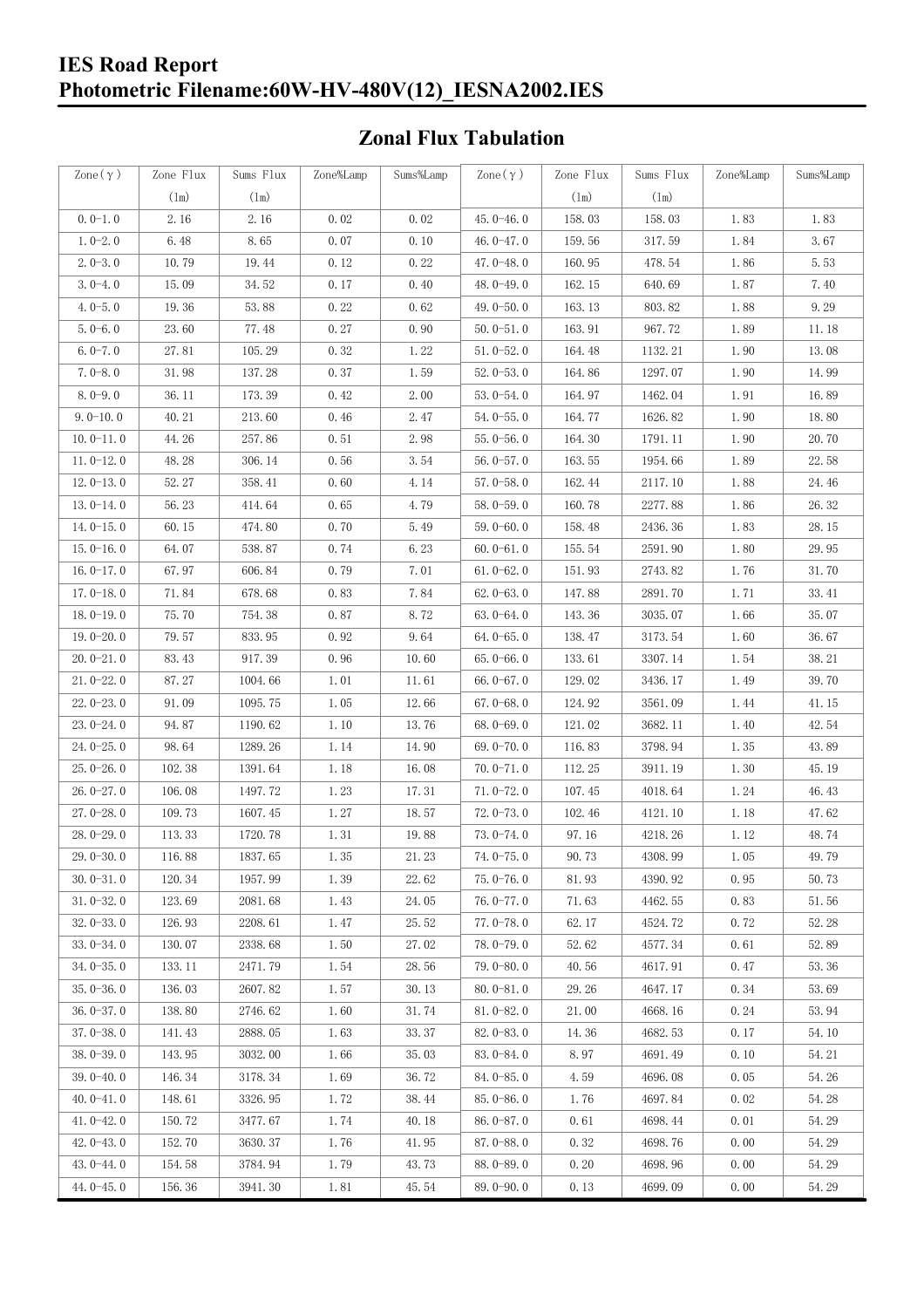### **IES Road Report Photometric Filename:60W-HV-480V(12)\_IESNA2002.IES**

# **Zonal Flux Tabulation - (Cont.)**

| Zone $(\gamma)$ | Zone Flux | Sums Flux           | Zone%Lamp | Sums%Lamp | Zone $(\gamma)$ | Zone Flux | Sums Flux | Zone%Lamp | Sums%Lamp |
|-----------------|-----------|---------------------|-----------|-----------|-----------------|-----------|-----------|-----------|-----------|
|                 | (1m)      | (1m)                |           |           |                 | (1m)      | (1m)      |           |           |
| $90.0 - 91.0$   | 0.11      | 0.11                | 0.00      | 0.00      | $135.0 - 136.0$ | 0.22      | 0.22      | 0.00      | 0.00      |
| $91.0 - 92.0$   | 0.11      | 0.22                | 0.00      | 0.00      | $136.0 - 137.0$ | 0.22      | 0.44      | 0.00      | 0.01      |
| $92.0 - 93.0$   | 0.11      | 0.33                | 0.00      | 0.00      | $137.0 - 138.0$ | 0.22      | 0.66      | 0.00      | 0.01      |
| 93.0-94.0       | 0.11      | 0.43                | 0.00      | 0.01      | 138.0-139.0     | 0.21      | 0.87      | 0.00      | 0.01      |
| $94.0 - 95.0$   | 0.11      | 0.54                | 0.00      | 0.01      | 139.0-140.0     | 0.21      | 1.08      | 0.00      | 0.01      |
| $95.0 - 96.0$   | 0.11      | 0.65                | 0.00      | 0.01      | $140.0 - 141.0$ | 0.20      | 1.29      | 0.00      | 0.01      |
| $96.0 - 97.0$   | 0.12      | 0.77                | 0.00      | 0.01      | 141.0-142.0     | 0.20      | 1.49      | 0.00      | 0.02      |
| $97.0 - 98.0$   | 0.12      | 0.89                | 0.00      | 0.01      | 142.0-143.0     | 0.20      | 1.68      | 0.00      | 0.02      |
| $98.0 - 99.0$   | 0.13      | 1.01                | 0.00      | 0.01      | 143.0-144.0     | 0.19      | 1.87      | 0.00      | 0.02      |
| $99.0 - 100.0$  | 0.13      | 1.15                | 0.00      | 0.01      | 144.0-145.0     | 0.19      | 2.06      | 0.00      | 0.02      |
| $100.0 - 101.0$ | 0.14      | 1.28                | 0.00      | 0.01      | $145.0 - 146.0$ | 0.18      | 2.24      | 0.00      | 0.03      |
| $101.0 - 102.0$ | 0.14      | 1.42                | 0.00      | 0.02      | $146.0 - 147.0$ | 0.18      | 2.42      | 0.00      | 0.03      |
| $102.0 - 103.0$ | 0.15      | $1.\,\allowbreak57$ | 0.00      | 0.02      | 147.0-148.0     | 0.18      | 2.60      | 0.00      | 0.03      |
| $103.0 - 104.0$ | 0.16      | 1.73                | 0.00      | 0.02      | 148.0-149.0     | 0.17      | 2.77      | 0.00      | 0.03      |
| $104.0 - 105.0$ | 0.17      | 1.90                | 0.00      | 0.02      | 149.0-150.0     | 0.16      | 2.93      | 0.00      | 0.03      |
| $105.0 - 106.0$ | 0.18      | 2.08                | 0.00      | 0.02      | $150.0 - 151.0$ | 0.16      | 3.09      | 0.00      | 0.04      |
| $106.0 - 107.0$ | 0.19      | 2.27                | 0.00      | 0.03      | $151.0 - 152.0$ | 0.16      | 3.25      | 0.00      | 0.04      |
| $107.0 - 108.0$ | 0.20      | 2.47                | 0.00      | 0.03      | $152.0 - 153.0$ | 0.15      | 3.40      | 0.00      | 0.04      |
| $108.0 - 109.0$ | 0.21      | 2.68                | 0.00      | 0.03      | $153.0 - 154.0$ | 0.14      | 3.54      | 0.00      | 0.04      |
| $109.0 - 110.0$ | 0.21      | 2.89                | 0.00      | 0.03      | $154.0 - 155.0$ | 0.14      | 3.68      | 0.00      | 0.04      |
| $110.0 - 111.0$ | 0.22      | 3.10                | 0.00      | 0.04      | $155.0 - 156.0$ | 0.13      | 3.81      | 0.00      | 0.04      |
| $111.0 - 112.0$ | 0.22      | 3.33                | 0.00      | 0.04      | $156.0 - 157.0$ | 0.13      | 3.94      | 0.00      | 0.05      |
| $112.0 - 113.0$ | 0.23      | 3.55                | 0.00      | 0.04      | $157.0 - 158.0$ | 0.12      | 4.06      | 0.00      | 0.05      |
| $113.0 - 114.0$ | 0.23      | 3.78                | 0.00      | 0.04      | $158.0 - 159.0$ | 0.11      | 4.17      | 0.00      | 0.05      |
| $114.0 - 115.0$ | 0.23      | 4.02                | 0.00      | 0.05      | $159.0 - 160.0$ | 0.11      | 4.28      | 0.00      | 0.05      |
| $115.0 - 116.0$ | 0.24      | 4.25                | 0.00      | 0.05      | $160.0 - 161.0$ | 0.11      | 4.39      | 0.00      | 0.05      |
| $116.0 - 117.0$ | 0.24      | 4.49                | 0.00      | 0.05      | $161.0 - 162.0$ | 0.10      | 4.49      | 0.00      | 0.05      |
| $117.0 - 118.0$ | 0.24      | 4.73                | 0.00      | 0.05      | $162.0 - 163.0$ | 0.10      | 4.59      | 0.00      | 0.05      |
| $118.0 - 119.0$ | 0.24      | 4.97                | 0.00      | 0.06      | $163.0 - 164.0$ | 0.09      | 4.68      | 0.00      | 0.05      |
| 119.0-120.0     | 0.24      | 5.21                | 0.00      | 0.06      | 164.0-165.0     | 0.09      | 4.76      | 0.00      | 0.06      |
| $120.0 - 121.0$ | 0.24      | 5.45                | 0.00      | 0.06      | $165.0 - 166.0$ | 0.08      | 4.85      | 0.00      | 0.06      |
| $121.0 - 122.0$ | 0.25      | 5.70                | 0.00      | 0.07      | $166.0 - 167.0$ | 0.08      | 4.93      | 0.00      | 0.06      |
| $122.0 - 123.0$ | 0.25      | 5.94                | 0.00      | 0.07      | $167.0 - 168.0$ | 0.08      | 5.00      | 0.00      | 0.06      |
| $123.0 - 124.0$ | 0.25      | 6.19                | 0.00      | 0.07      | $168.0 - 169.0$ | 0.08      | 5.08      | 0.00      | 0.06      |
| $124.0 - 125.0$ | 0.25      | 6.44                | 0.00      | 0.07      | 169.0-170.0     | 0.07      | 5.16      | 0.00      | 0.06      |
| $125.0 - 126.0$ | 0.25      | 6.69                | 0.00      | 0.08      | $170.0 - 171.0$ | 0.07      | 5.22      | 0.00      | 0.06      |
| $126.0 - 127.0$ | 0.25      | 6.94                | 0.00      | 0.08      | 171.0-172.0     | 0.06      | 5.29      | 0.00      | 0.06      |
| $127.0 - 128.0$ | 0.25      | 7.18                | 0.00      | 0.08      | 172.0-173.0     | 0.06      | 5.34      | 0.00      | 0.06      |
| $128.0 - 129.0$ | 0.25      | 7.43                | 0.00      | 0.09      | 173.0-174.0     | 0.05      | 5.39      | 0.00      | 0.06      |
| $129.0 - 130.0$ | 0.25      | 7.68                | 0.00      | 0.09      | 174.0-175.0     | 0.04      | 5.43      | 0.00      | 0.06      |
| $130.0 - 131.0$ | 0.24      | 7.93                | 0.00      | 0.09      | $175.0 - 176.0$ | 0.03      | 5.47      | 0.00      | 0.06      |
| $131.0 - 132.0$ | 0.24      | 8.16                | 0.00      | 0.09      | 176.0-177.0     | 0.03      | 5.49      | 0.00      | 0.06      |
| $132.0 - 133.0$ | 0.23      | 8.40                | 0.00      | 0.10      | $177.0 - 178.0$ | 0.02      | 5.51      | 0.00      | 0.06      |
| 133.0-134.0     | 0.23      | 8.63                | 0.00      | 0.10      | 178.0-179.0     | 0.01      | 5.52      | 0.00      | 0.06      |
| $134.0 - 135.0$ | 0.23      | 8.85                | 0.00      | 0.10      | 179.0-180.0     | 0.00      | 5.53      | 0.00      | 0.06      |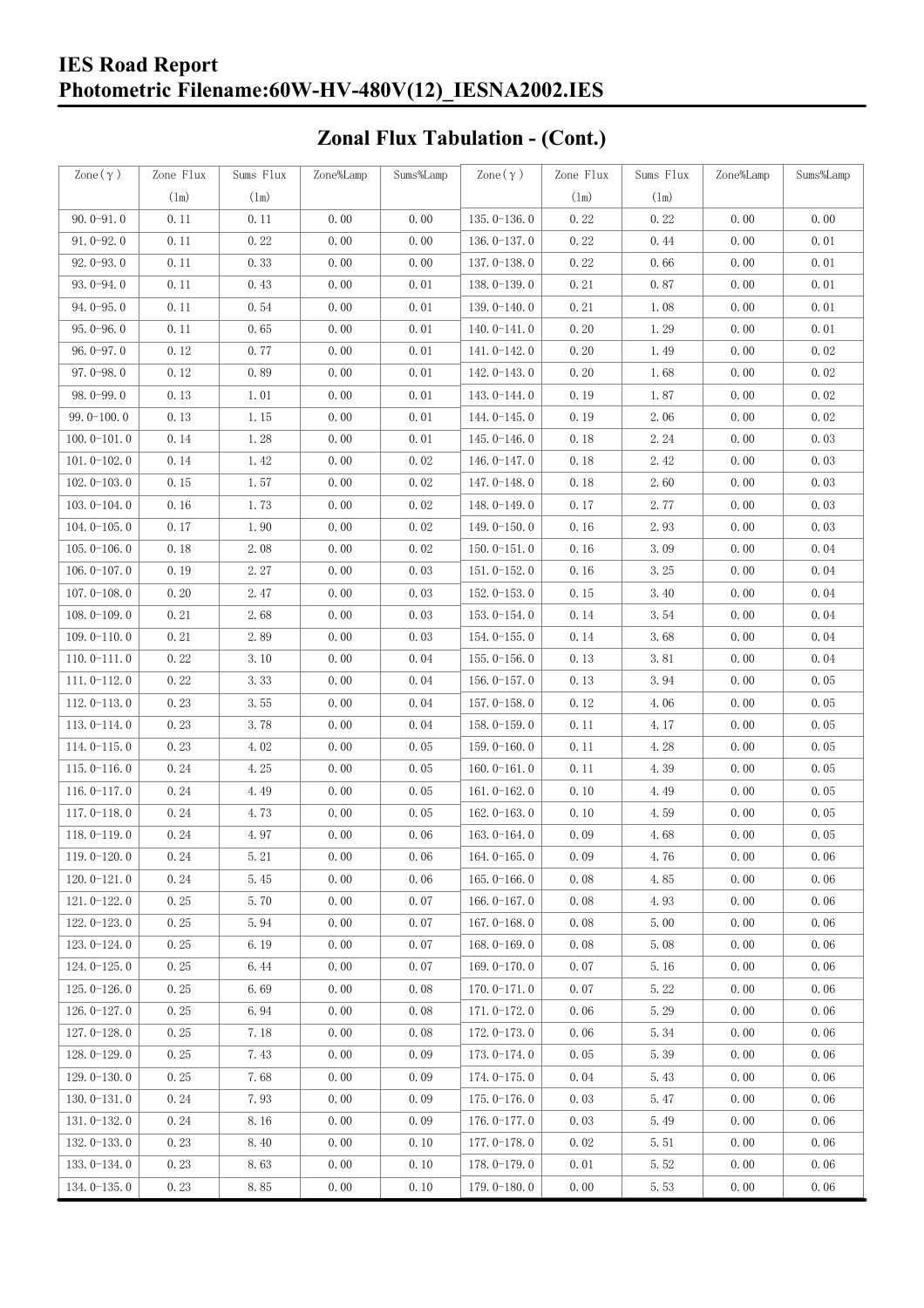### **Rectangle ISO Lighting Intensity Diagram**

| Lum. Name:           | Lum.Catelog:          | $\textsf{Test ID:} \quad 2017-04-18$ |
|----------------------|-----------------------|--------------------------------------|
| Lamp Name: 65W-HV    | Lamp Catelog:         | Test Lab: EVERFINE                   |
| Manufacture: xinfang | Test Machine:GON-2000 | Test Date: $2017-04-18$ $22:50:14$   |



Maximum Cand.@Angle: H=31.0°,V=0.0°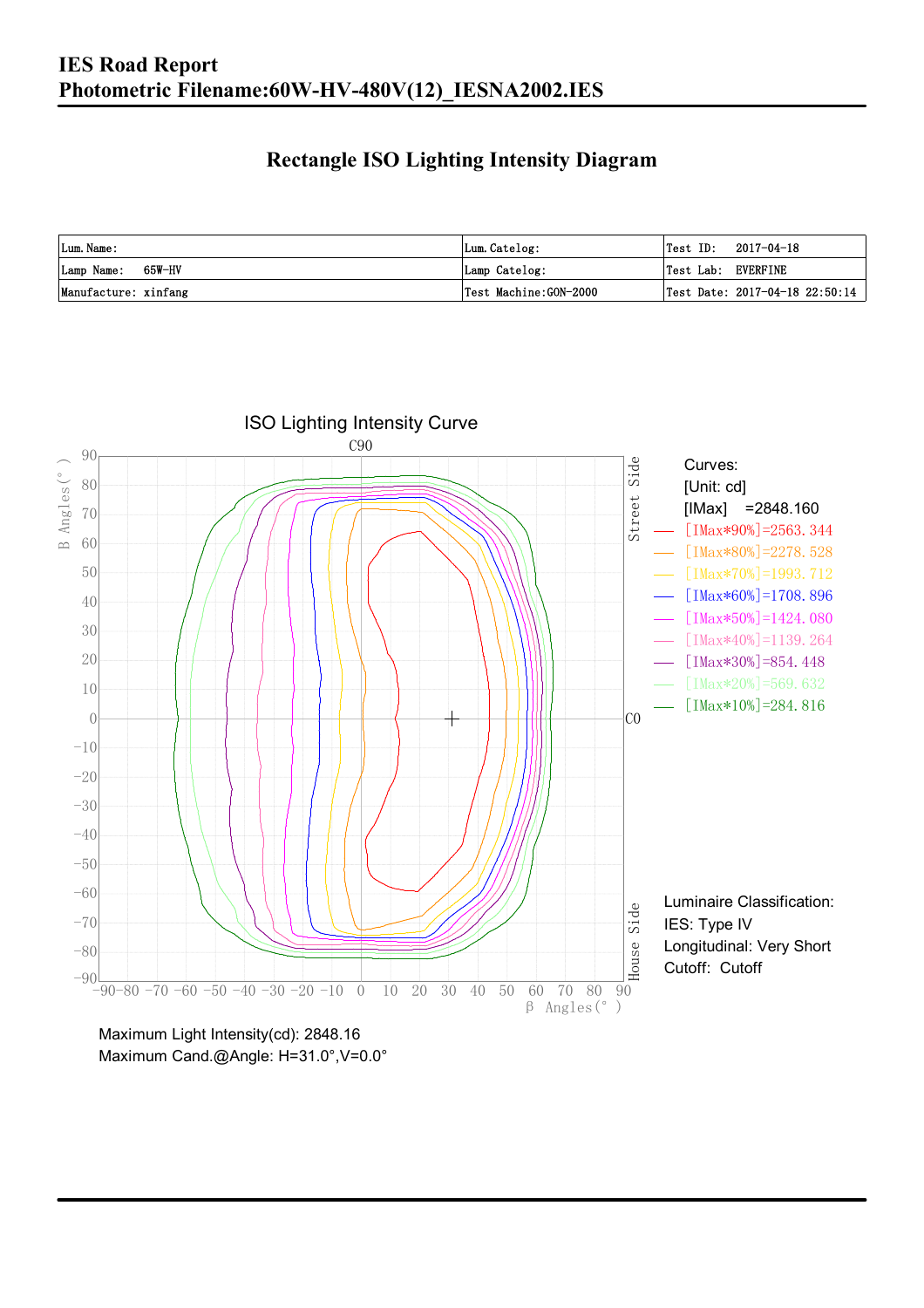#### **Round ISO Lighting Intensity Diagram**

| Lum. Name:           | Lum.Catelog:          | Test ID:<br>2017-04-18             |
|----------------------|-----------------------|------------------------------------|
| Lamp Name: 65W-HV    | Lamp Catelog:         | Test Lab: EVERFINE                 |
| Manufacture: xinfang | Test Machine:GON-2000 | Test Date: $2017-04-18$ $22:50:14$ |

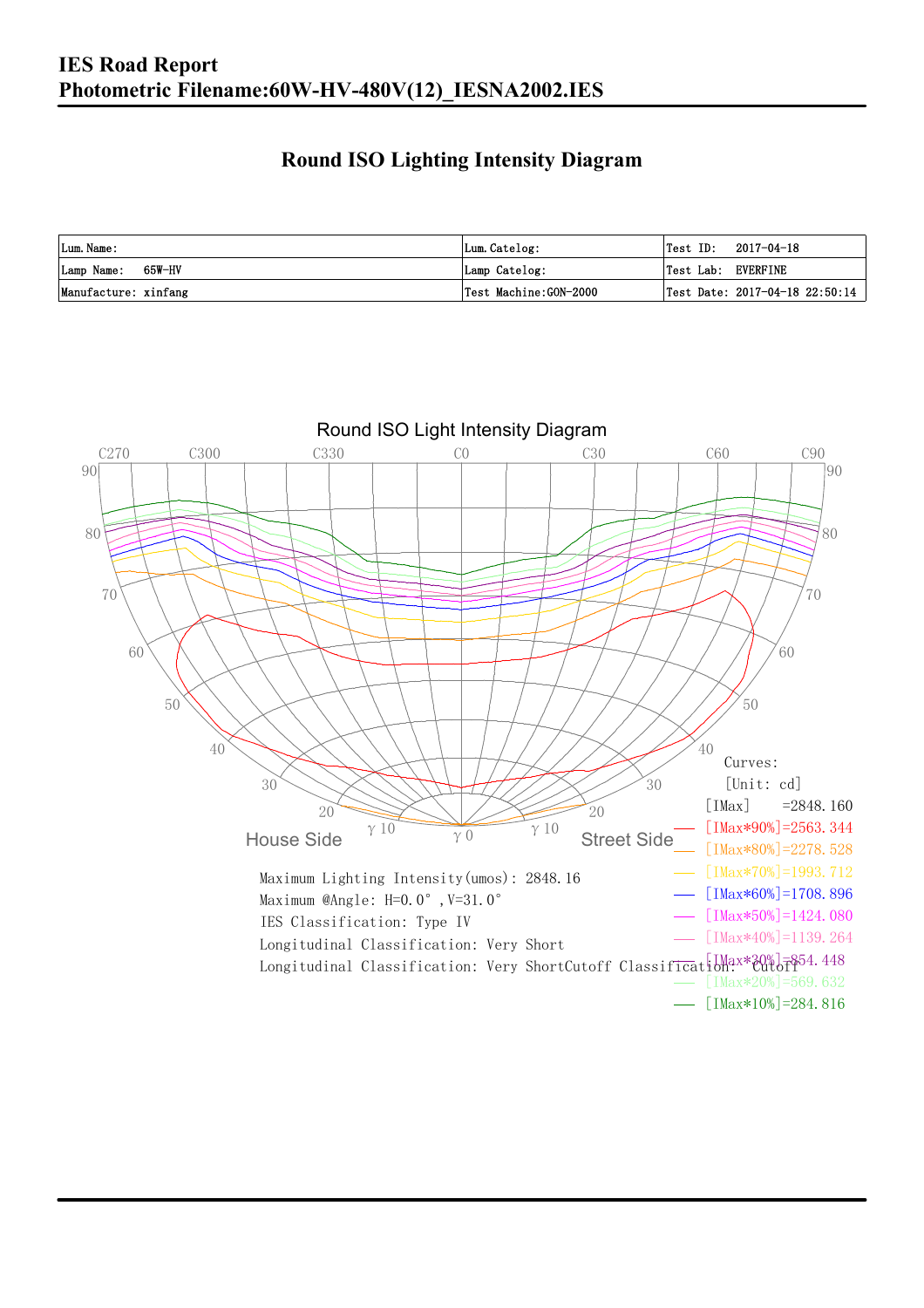#### **Plane ISO-Illuminance Diagram**

| Lum. Name:           | Lum.Catelog:          | $\textsf{Test ID:} \quad 2017-04-18$   |
|----------------------|-----------------------|----------------------------------------|
| Lamp Name: 65W-HV    | Lamp Catelog:         | Test Lab: EVERFINE                     |
| Manufacture: xinfang | Test Machine:GON-2000 | $\vert$ Test Date: 2017-04-18 22:50:14 |



#### Plane ISO-Illuminance Curve

Working Plane Maximum Illuminance(lx): 268.50 Working Plane Maximum Illuminance Position(d/h):H0.0 V0.2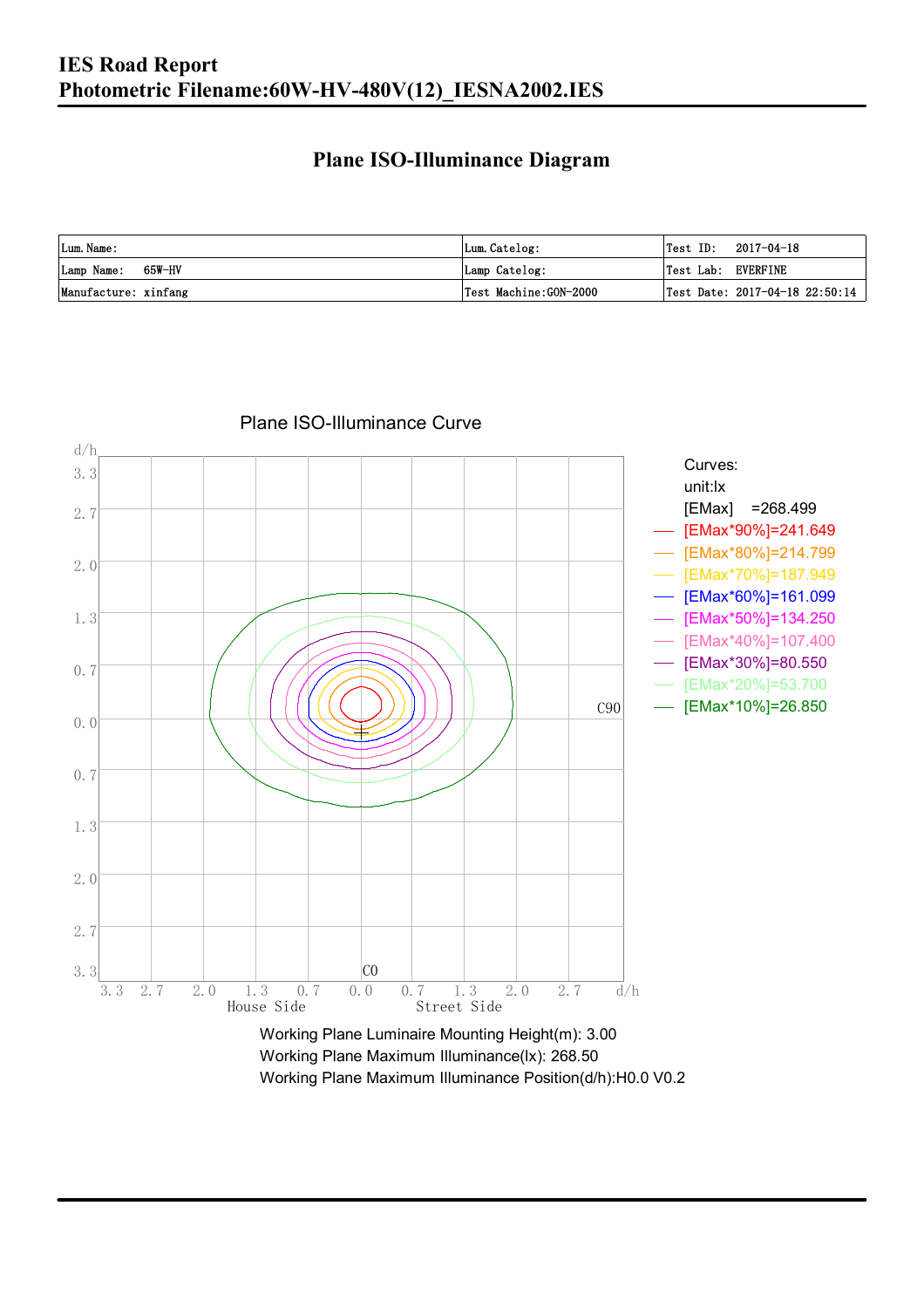### **3D Plane ISO Illuminance Diagram**

| Lum. Name:           | Lum.Catelog:          |                    | $\textsf{Test ID:} \quad 2017-04-18$ |
|----------------------|-----------------------|--------------------|--------------------------------------|
| Lamp Name: 65W-HV    | Lamp Catelog:         | Test Lab: EVERFINE |                                      |
| Manufacture: xinfang | Test Machine:GON-2000 |                    | Test Date: 2017-04-18 22:50:14       |

#### 3D Plane Illuminance Modal

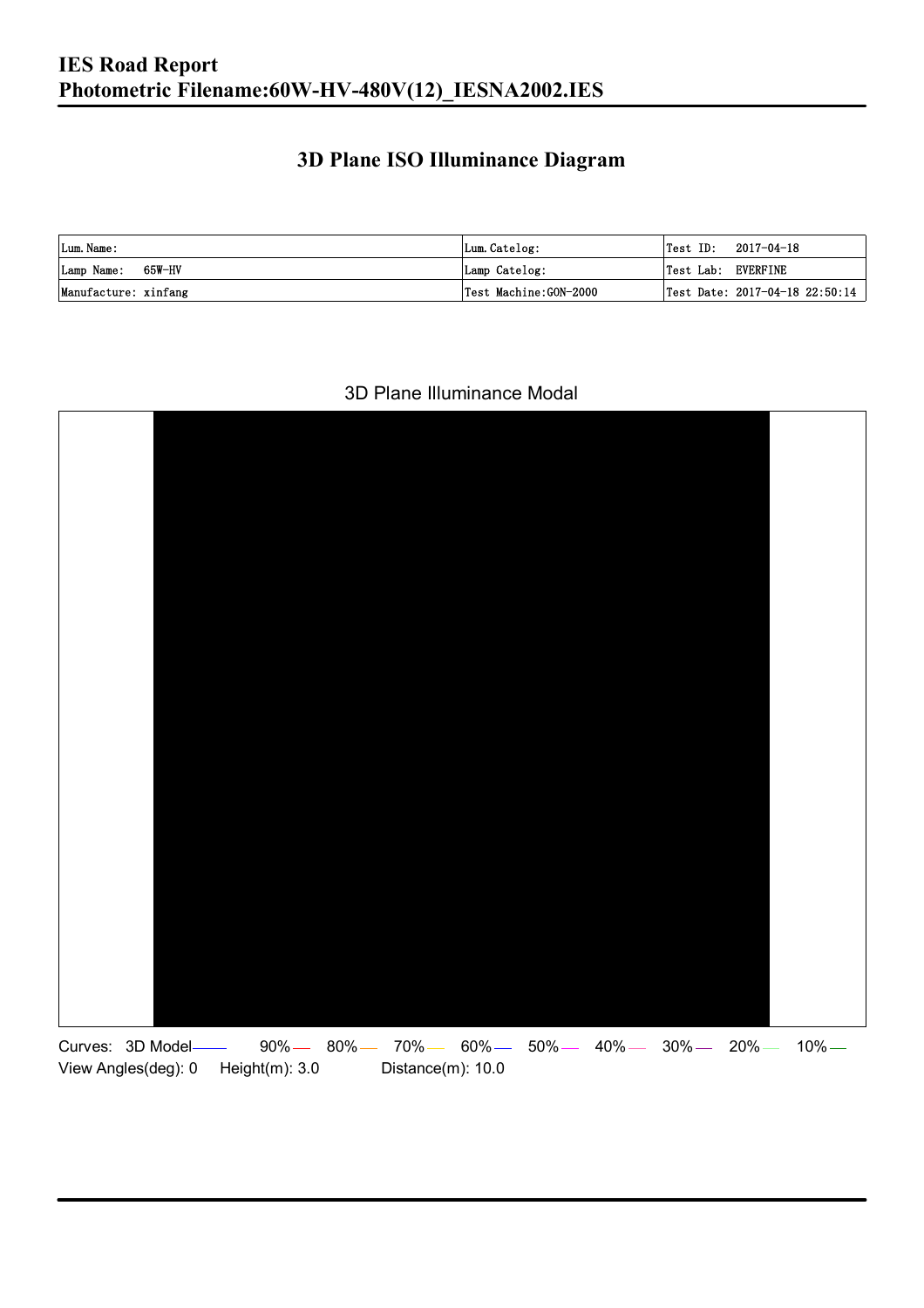#### **Space ISO Illuminance Diagram**

| Lum. Name:           | Lum.Catelog:          | Test ID:<br>2017-04-18             |
|----------------------|-----------------------|------------------------------------|
| Lamp Name: 65W-HV    | Lamp Catelog:         | Test Lab: EVERFINE                 |
| Manufacture: xinfang | Test Machine:GON-2000 | Test Date: $2017-04-18$ $22:50:14$ |



#### Space ISO Illuminance Curve

Space Plane Maximum Illuminance and @Angle:2416.49lx,10.0deg Plane Maximum Lighting Intensity and @Angle:2848.160cd,0eg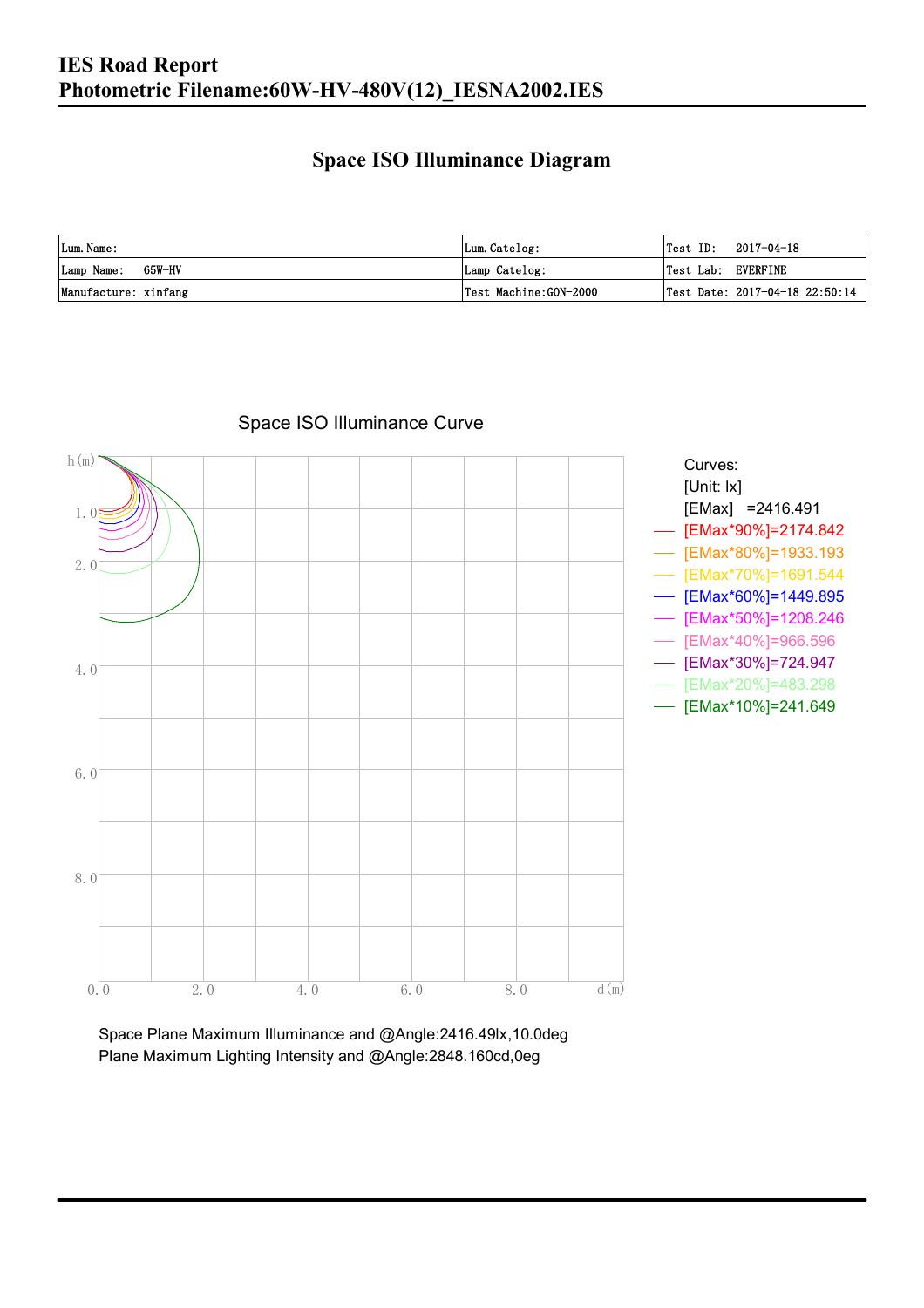### **Illuminance-Distance Diagram**

| Lum. Name:           | Lum.Catelog:          | Test ID:<br>2017-04-18         |
|----------------------|-----------------------|--------------------------------|
| Lamp Name: 65W-HV    | Lamp Catelog:         | Test Lab: EVERFINE             |
| Manufacture: xinfang | Test Machine:GON-2000 | Test Date: 2017-04-18 22:50:14 |



Illuminance-Distance Curve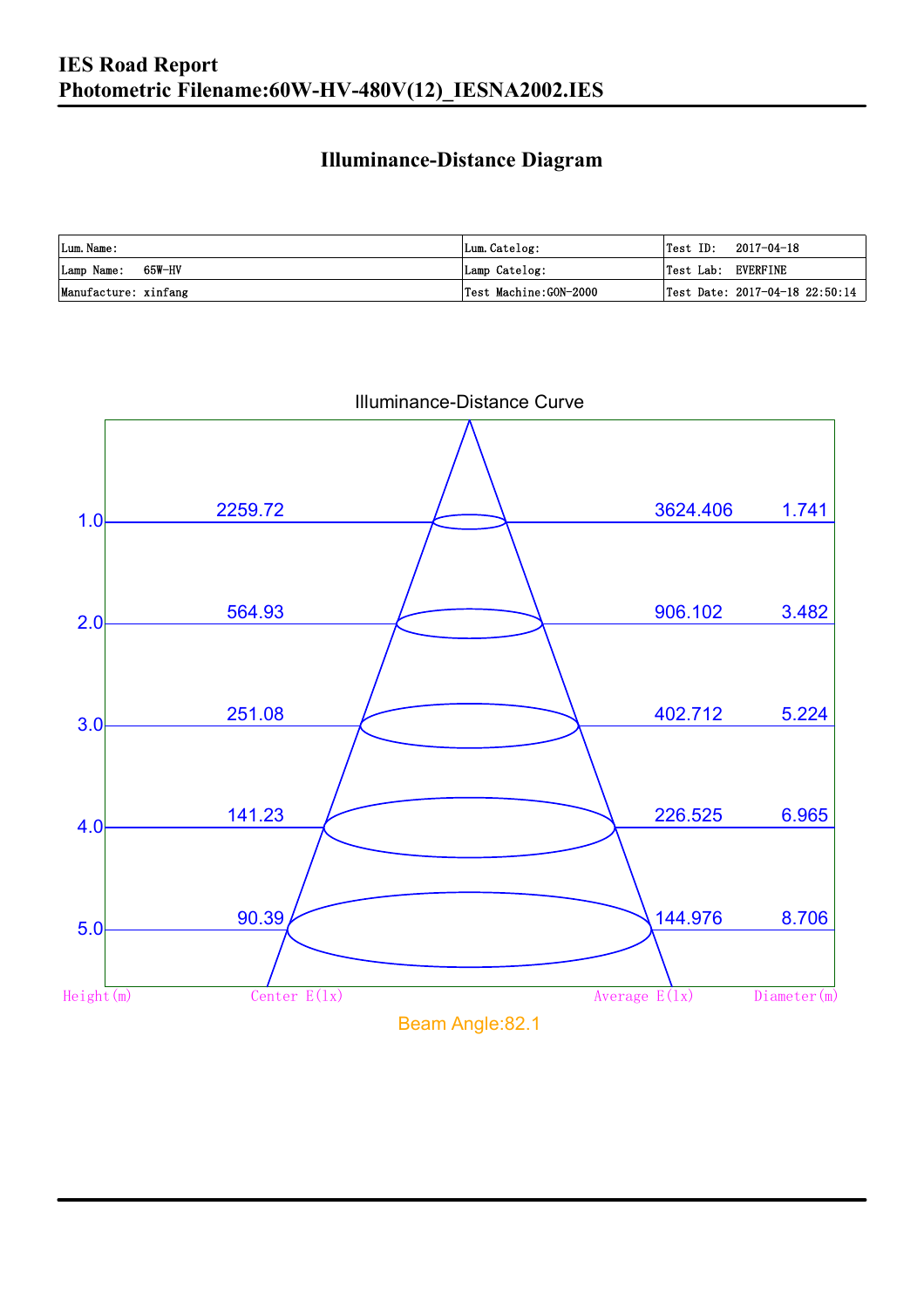### **Road Coefficient of Utilization Curves**

| Lum. Name:           | Lum.Catelog:          | Test ID:<br>2017-04-18             |
|----------------------|-----------------------|------------------------------------|
| Lamp Name: 65W-HV    | Lamp Catelog:         | Test Lab: EVERFINE                 |
| Manufacture: xinfang | Test Machine:GON-2000 | Test Date: $2017-04-18$ $22:50:14$ |



Tilt Angles: Ang1(deg): 0 Ang2(deg): 5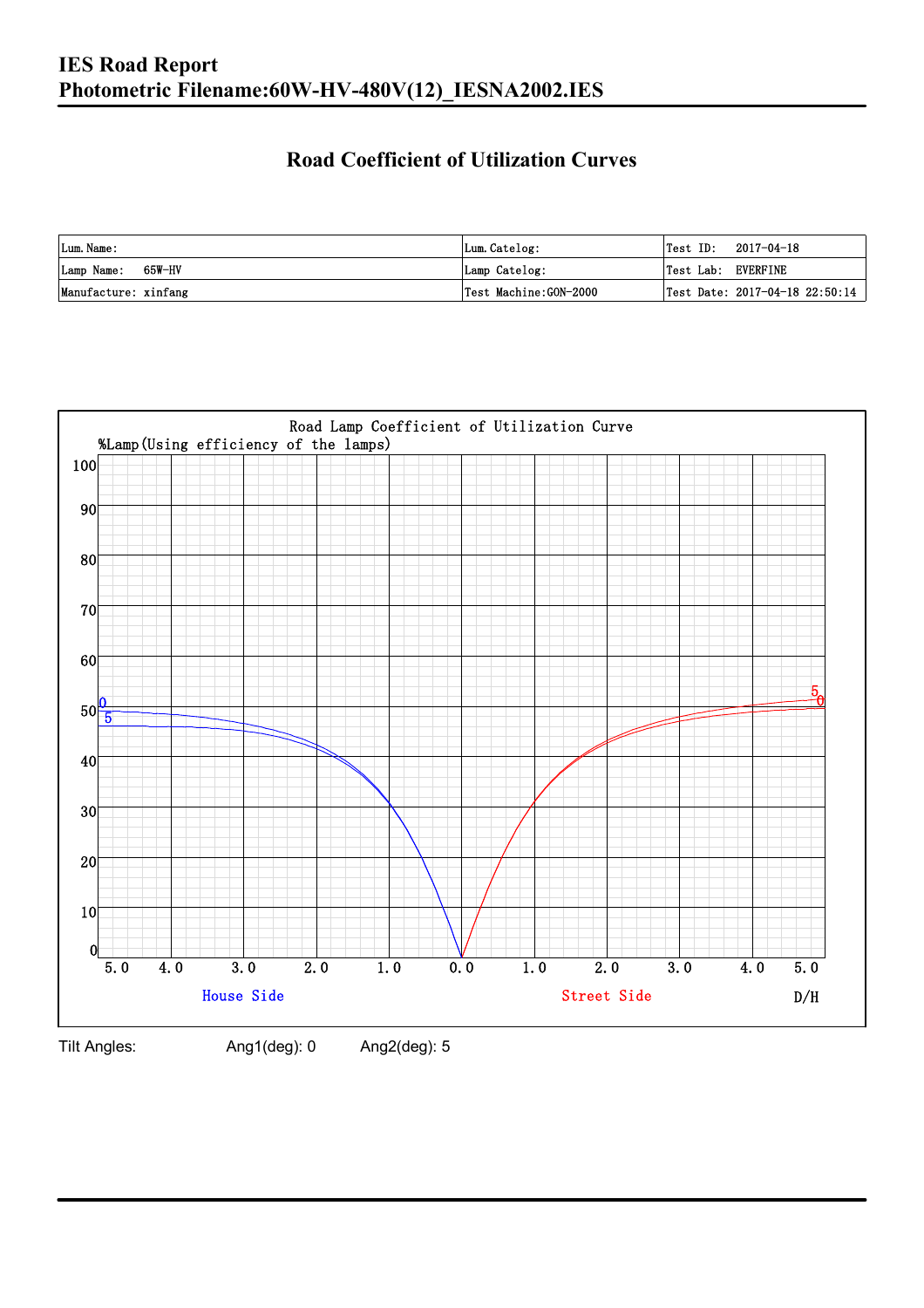#### **IES Road Report Photometric Filename:60W-HV-480V(12)\_IESNA2002.IES**

### **Candela Tabulation**

| V/H           | CO.0    | C22.5   | C45.0   | C67.5   | C90.0   | C112.5  | C135.0  | C157.5  | C180.0  | C <sub>202.5</sub> | C225.0  | C <sub>247.5</sub> |
|---------------|---------|---------|---------|---------|---------|---------|---------|---------|---------|--------------------|---------|--------------------|
| $\gamma$ 0.0  | 2259.72 | 2259.72 | 2259.72 | 2259.72 | 2259.72 | 2259.72 | 2259.72 | 2259.72 | 2259.72 | 2259.72            | 2259.72 | 2259.72            |
| $\gamma$ 1.0  | 2292.48 | 2290.15 | 2280.08 | 2272.73 | 2262.84 | 2244.91 | 2235.43 | 2229.34 | 2227.83 | 2230.56            | 2238.20 | 2247.84            |
| $\gamma$ 2.0  | 2323.78 | 2316.26 | 2300.75 | 2285.23 | 2260.76 | 2231.89 | 2208.82 | 2197.24 | 2191.72 | 2198.86            | 2212.57 | 2234.59            |
| $\gamma$ 3.0  | 2355.28 | 2343.80 | 2320.92 | 2296.84 | 2260.55 | 2215.86 | 2182.93 | 2163.21 | 2155.62 | 2165.44            | 2186.25 | 2221.59            |
| $\gamma$ 4.0  | 2385.13 | 2368.41 | 2342.95 | 2308.78 | 2258.28 | 2202.43 | 2154.74 | 2130.51 | 2120.05 | 2132.89            | 2158.98 | 2208.90            |
| $\gamma$ 5.0  | 2412.26 | 2393.62 | 2362.89 | 2319.28 | 2251.88 | 2183.43 | 2127.91 | 2096.29 | 2083.78 | 2099.16            | 2131.03 | 2193.58            |
| $\gamma$ 6.0  | 2437.85 | 2414.61 | 2380.67 | 2329.87 | 2250.08 | 2164.37 | 2102.17 | 2063.03 | 2047.57 | 2066.05            | 2104.58 | 2177.74            |
| $\gamma$ 7.0  | 2461.69 | 2434.76 | 2397.87 | 2335.79 | 2244.09 | 2145.80 | 2071.85 | 2026.39 | 2009.30 | 2030.12            | 2077.47 | 2161.27            |
| $\gamma$ 8.0  | 2482.93 | 2454.60 | 2414.11 | 2342.40 | 2234.28 | 2128.97 | 2043.38 | 1990.31 | 1970.26 | 1994.52            | 2050.95 | 2143.85            |
| $\gamma$ 9.0  | 2506.81 | 2473.49 | 2431.20 | 2350.01 | 2226.36 | 2108.14 | 2016.42 | 1953.09 | 1930.81 | 1955.73            | 2022.45 | 2126.17            |
| $\gamma$ 10.0 | 2530.06 | 2492.01 | 2445.50 | 2358.04 | 2223.77 | 2089.18 | 1988.46 | 1912.39 | 1888.08 | 1917.16            | 1993.78 | 2110.39            |
| $\gamma$ 11.0 | 2551.12 | 2510.43 | 2461.51 | 2367.52 | 2220.59 | 2070.91 | 1959.37 | 1871.73 | 1844.16 | 1878.87            | 1966.33 | 2095.51            |
| $\gamma$ 12.0 | 2572.34 | 2529.00 | 2478.54 | 2378.68 | 2222.34 | 2056.64 | 1929.25 | 1830.34 | 1799.88 | 1837.99            | 1936.95 | 2081.46            |
| $\gamma$ 13.0 | 2593.53 | 2548.30 | 2493.81 | 2390.11 | 2221.41 | 2041.25 | 1899.25 | 1789.30 | 1758.71 | 1799.10            | 1909.17 | 2069.37            |
| $\gamma$ 14.0 | 2609.55 | 2566.35 | 2508.41 | 2403.59 | 2224.00 | 2027.06 | 1868.21 | 1751.15 | 1719.52 | 1758.37            | 1879.50 | 2056.83            |
| $\gamma$ 15.0 | 2625.10 | 2585.26 | 2523.67 | 2415.13 | 2227.72 | 2016.50 | 1838.08 | 1714.86 | 1679.59 | 1720.40            | 1850.84 | 2045.59            |
| $\gamma$ 16.0 | 2642.10 | 2602.43 | 2539.80 | 2428.19 | 2236.35 | 2005.64 | 1808.20 | 1679.70 | 1643.60 | 1684.89            | 1822.83 | 2035.86            |
| $\gamma$ 17.0 | 2655.94 | 2618.70 | 2554.14 | 2442.16 | 2246.50 | 1995.86 | 1779.17 | 1646.87 | 1611.70 | 1650.69            | 1794.00 | 2026.58            |
| $\gamma$ 18.0 | 2667.65 | 2636.94 | 2567.53 | 2456.39 | 2253.92 | 1987.78 | 1750.74 | 1613.50 | 1581.90 | 1616.20            | 1768.32 | 2017.79            |
| $\gamma$ 19.0 | 2682.22 | 2652.69 | 2583.57 | 2472.06 | 2266.96 | 1978.41 | 1719.53 | 1584.15 | 1551.36 | 1585.11            | 1743.95 | 2011.68            |
| $\gamma$ 20.0 | 2697.68 | 2669.16 | 2598.77 | 2489.93 | 2278.14 | 1971.04 | 1694.18 | 1556.32 | 1521.98 | 1554.98            | 1719.84 | 2006.44            |
| $\gamma$ 21.0 | 2714.56 | 2681.48 | 2614.89 | 2506.92 | 2289.28 | 1963.01 | 1669.08 | 1528.01 | 1494.43 | 1527.76            | 1695.31 | 2001.91            |
| $\gamma$ 22.0 | 2733.86 | 2693.93 | 2629.26 | 2523.84 | 2300.32 | 1954.94 | 1645.11 | 1501.74 | 1466.73 | 1501.74            | 1671.73 | 1998.42            |
| $\gamma$ 23.0 | 2749.81 | 2709.60 | 2642.28 | 2541.28 | 2311.87 | 1945.61 | 1622.01 | 1473.29 | 1437.32 | 1476.87            | 1648.83 | 1994.44            |
| $\gamma$ 24.0 | 2764.36 | 2722.19 | 2652.78 | 2561.21 | 2320.26 | 1937.67 | 1600.61 | 1446.16 | 1409.25 | 1453.25            | 1626.82 | 1987.98            |
| $\gamma$ 25.0 | 2781.31 | 2738.50 | 2666.32 | 2577.13 | 2331.02 | 1927.79 | 1577.66 | 1420.78 | 1382.46 | 1428.65            | 1603.87 | 1981.28            |
| $\gamma$ 26.0 | 2800.29 | 2752.33 | 2677.85 | 2592.36 | 2342.47 | 1921.29 | 1556.51 | 1395.76 | 1357.48 | 1404.38            | 1580.03 | 1973.28            |
| $\gamma$ 27.0 | 2813.78 | 2766.28 | 2690.24 | 2609.88 | 2355.63 | 1912.97 | 1536.42 | 1370.82 | 1333.40 | 1379.27            | 1557.37 | 1965.89            |
| $\gamma$ 28.0 | 2826.06 | 2776.49 | 2701.01 | 2626.20 | 2370.21 | 1903.95 | 1517.02 | 1343.58 | 1309.88 | 1354.68            | 1536.33 | 1957.84            |
| $\gamma$ 29.0 | 2835.91 | 2786.52 | 2712.03 | 2641.78 | 2386.37 | 1892.60 | 1499.21 | 1315.11 | 1287.55 | 1328.78            | 1517.99 | 1950.84            |
| $\gamma$ 30.0 | 2844.25 | 2793.82 | 2723.46 | 2658.94 | 2399.06 | 1882.60 | 1482.34 | 1289.89 | 1265.11 | 1303.88            | 1502.21 | 1943.88            |
| $\gamma$ 31.0 | 2848.16 | 2795.93 | 2731.25 | 2674.62 | 2412.71 | 1869.04 | 1463.90 | 1265.49 | 1242.89 | 1280.74            | 1485.67 | 1933.88            |
| $\gamma$ 32.0 | 2847.16 | 2793.26 | 2738.61 | 2689.93 | 2428.05 | 1855.54 | 1446.00 | 1243.83 | 1221.15 | 1257.24            | 1470.72 | 1923.12            |
| $\gamma$ 33.0 | 2840.26 | 2787.20 | 2746.86 | 2702.81 | 2446.74 | 1842.99 | 1429.61 | 1221.10 | 1199.81 | 1234.37            | 1454.60 | 1910.67            |
| $\gamma$ 34.0 | 2827.40 | 2781.90 | 2753.78 | 2716.10 | 2458.60 | 1831.24 | 1415.12 | 1200.27 | 1177.37 | 1211.71            | 1439.91 | 1896.59            |
| $\gamma$ 35.0 | 2812.85 | 2769.77 | 2761.34 | 2728.72 | 2469.46 | 1818.63 | 1399.50 | 1179.62 | 1154.25 | 1191.34            | 1425.08 | 1885.01            |
| $\gamma$ 36.0 | 2797.86 | 2754.79 | 2764.71 | 2742.03 | 2482.09 | 1806.58 | 1382.45 | 1157.20 | 1128.73 | 1171.19            | 1410.26 | 1871.00            |
| $\gamma$ 37.0 | 2776.99 | 2741.42 | 2766.72 | 2752.82 | 2493.45 | 1792.18 | 1363.80 | 1134.33 | 1101.00 | 1152.02            | 1394.08 | 1860.79            |
| $\gamma$ 38.0 | 2753.45 | 2724.64 | 2764.21 | 2761.02 | 2504.46 | 1781.07 | 1347.76 | 1110.60 | 1069.87 | 1131.36            | 1378.09 | 1850.57            |
| $\gamma$ 39.0 | 2728.37 | 2708.13 | 2764.99 | 2769.24 | 2514.17 | 1771.02 | 1330.94 | 1086.75 | 1037.97 | 1109.35            | 1362.00 | 1842.94            |
| $\gamma$ 40.0 | 2698.67 | 2693.07 | 2766.03 | 2777.22 | 2518.27 | 1763.87 | 1313.39 | 1061.03 | 1006.22 | 1084.03            | 1346.24 | 1834.53            |
| $\gamma$ 41.0 | 2664.22 | 2676.44 | 2764.95 | 2782.78 | 2521.29 | 1758.04 | 1297.33 | 1033.66 | 975.84  | 1058.88            | 1331.73 | 1826.08            |
| $\gamma$ 42.0 | 2633.05 | 2657.34 | 2760.79 | 2785.05 | 2518.39 | 1753.19 | 1279.84 | 1004.23 | 948.46  | 1030.81            | 1315.47 | 1817.02            |
| $\gamma$ 43.0 | 2598.84 | 2638.51 | 2757.53 | 2789.45 | 2519.70 | 1744.74 | 1260.13 | 976.64  | 923.37  | 1000.96            | 1299.87 | 1808.37            |
| $\gamma$ 44.0 | 2558.85 | 2620.95 | 2753.88 | 2790.63 | 2518.63 | 1737.89 | 1242.89 | 951.61  | 899.92  | 973.22             | 1282.57 | 1801.86            |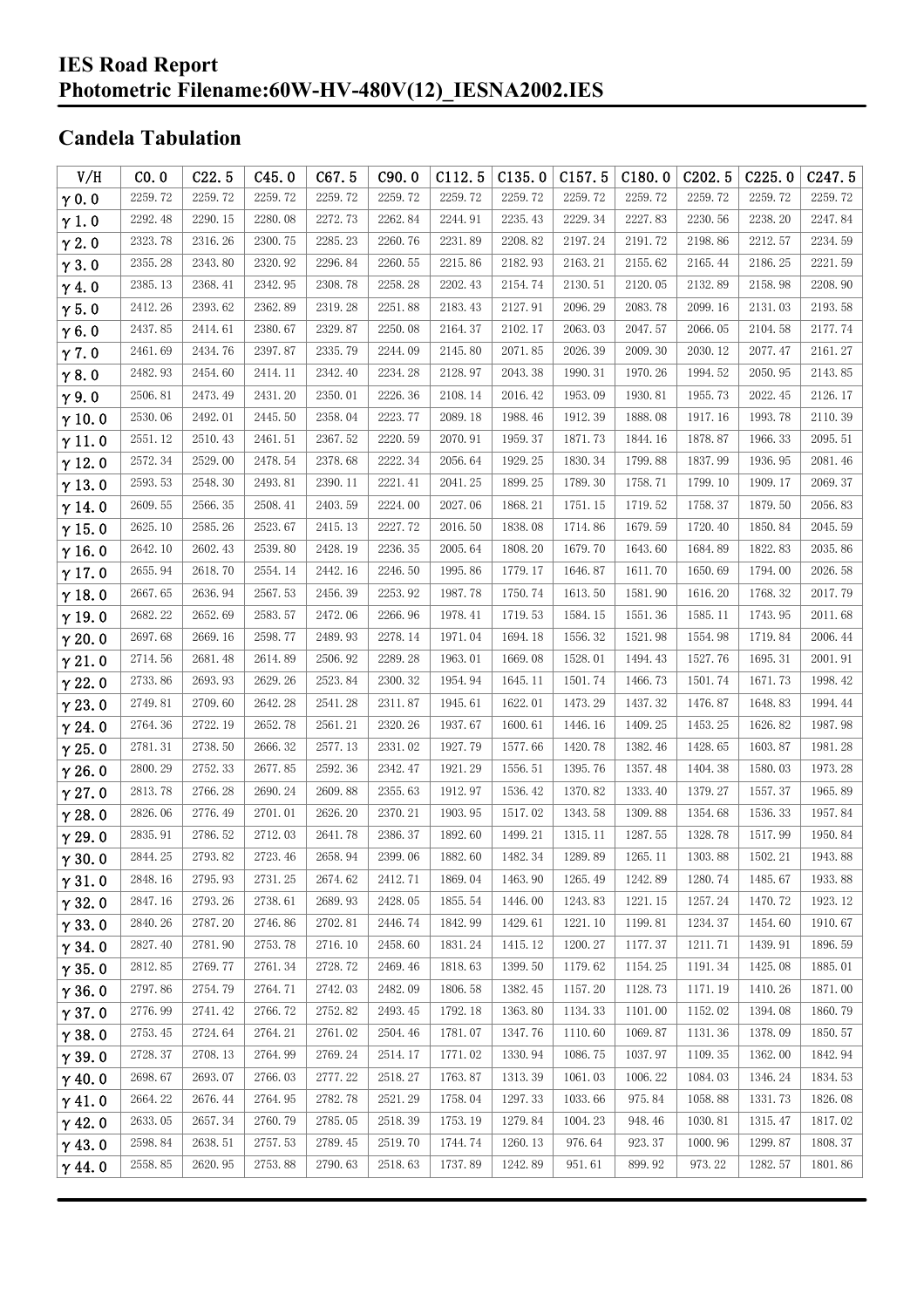| V/H           | CO.0    | C22.5   | C45.0   | C67.5   | C90.0   | C112.5  | C135.0  | C157.5 | C180.0 | C202.5 | C225.0  | C247.5  |
|---------------|---------|---------|---------|---------|---------|---------|---------|--------|--------|--------|---------|---------|
| $\gamma$ 45.0 | 2514.90 | 2598.79 | 2753.40 | 2792.10 | 2519.45 | 1731.51 | 1224.94 | 927.65 | 875.60 | 948.12 | 1264.55 | 1795.51 |
| $\gamma$ 46.0 | 2469.32 | 2571.64 | 2751.73 | 2794.70 | 2520.45 | 1724.20 | 1208.93 | 906.23 | 852.59 | 924.71 | 1244.88 | 1788.71 |
| $\gamma$ 47.0 | 2420.27 | 2541.10 | 2747.84 | 2798.26 | 2522.16 | 1719.28 | 1190.92 | 885.59 | 831.45 | 900.58 | 1227.05 | 1780.87 |
| $\gamma$ 48.0 | 2369.26 | 2503.07 | 2745.31 | 2803.33 | 2526.02 | 1714.82 | 1170.79 | 864.92 | 811.84 | 878.69 | 1206.85 | 1774.00 |
| $\gamma$ 49.0 | 2313.12 | 2459.06 | 2739.72 | 2807.18 | 2524.30 | 1710.75 | 1149.19 | 845.27 | 793.16 | 857.18 | 1185.31 | 1766.36 |
| $\gamma$ 50.0 | 2253.53 | 2408.66 | 2732.61 | 2810.04 | 2519.57 | 1705.37 | 1128.30 | 826.49 | 773.05 | 836.91 | 1163.49 | 1760.67 |
| $\gamma$ 51.0 | 2190.77 | 2354.31 | 2722.44 | 2811.35 | 2520.19 | 1697.05 | 1108.67 | 809.03 | 750.49 | 816.98 | 1142.51 | 1754.88 |
| $\gamma$ 52.0 | 2125.45 | 2296.18 | 2707.99 | 2812.71 | 2520.97 | 1689.89 | 1089.14 | 791.24 | 725.23 | 798.62 | 1124.17 | 1749.55 |
| $\gamma$ 53.0 | 2054.77 | 2241.57 | 2692.15 | 2812.15 | 2515.90 | 1685.00 | 1071.24 | 771.15 | 701.03 | 780.35 | 1104.86 | 1741.53 |
| $\gamma$ 54.0 | 1980.45 | 2183.86 | 2668.61 | 2805.92 | 2503.60 | 1675.25 | 1054.49 | 747.85 | 676.18 | 761.43 | 1085.72 | 1735.49 |
| $\gamma$ 55.0 | 1896.80 | 2124.22 | 2640.77 | 2791.95 | 2494.70 | 1665.37 | 1037.65 | 722.48 | 652.23 | 740.61 | 1069.17 | 1730.04 |
| $\gamma$ 56.0 | 1800.64 | 2064.93 | 2608.08 | 2777.77 | 2481.47 | 1657.69 | 1018.40 | 698.07 | 628.88 | 717.98 | 1052.58 | 1723.11 |
| $\gamma$ 57.0 | 1684.79 | 2000.67 | 2570.49 | 2765.25 | 2474.07 | 1651.53 | 996.85  | 675.36 | 606.34 | 695.68 | 1037.22 | 1714.87 |
| $\gamma$ 58.0 | 1535.17 | 1930.12 | 2531.72 | 2752.06 | 2469.17 | 1642.18 | 972.20  | 655.38 | 585.04 | 672.07 | 1019.73 | 1704.43 |
| $\gamma$ 59.0 | 1354.66 | 1852.64 | 2488.12 | 2735.50 | 2468.84 | 1627.83 | 946.68  | 635.03 | 551.50 | 650.19 | 999.37  | 1690.98 |
| $\gamma$ 60.0 | 1160.66 | 1756.44 | 2442.90 | 2716.36 | 2464.45 | 1617.58 | 922.60  | 615.01 | 505.34 | 630.92 | 978.13  | 1676.08 |
| $\gamma$ 61.0 | 967.38  | 1638.97 | 2392.99 | 2694.38 | 2456.10 | 1609.91 | 898.93  | 587.99 | 439.41 | 613.36 | 956.07  | 1662.95 |
| $\gamma$ 62.0 | 782.42  | 1493.41 | 2339.95 | 2671.93 | 2445.18 | 1601.58 | 877.82  | 558.68 | 342.91 | 587.65 | 932.72  | 1654.06 |
| $\gamma$ 63.0 | 610.71  | 1328.08 | 2281.88 | 2650.47 | 2429.79 | 1594.81 | 857.49  | 521.34 | 274.58 | 556.06 | 908.73  | 1650.79 |
| $\gamma$ 64.0 | 409.59  | 1148.03 | 2220.69 | 2625.36 | 2416.29 | 1587.69 | 835.48  | 452.93 | 241.92 | 495.91 | 886.36  | 1642.16 |
| $\gamma$ 65.0 | 264.54  | 947.46  | 2156.59 | 2592.86 | 2397.60 | 1576.67 | 812.69  | 381.79 | 222.82 | 439.38 | 864.19  | 1633.62 |
| $\gamma$ 66.0 | 170.42  | 753.57  | 2090.54 | 2558.98 | 2387.64 | 1566.68 | 788.19  | 323.33 | 180.98 | 390.14 | 841.25  | 1622.83 |
| $\gamma$ 67.0 | 131.65  | 558.72  | 2013.55 | 2520.25 | 2379.27 | 1557.45 | 753.72  | 281.83 | 140.31 | 347.38 | 820.74  | 1611.37 |
| $\gamma$ 68.0 | 108.05  | 426.68  | 1924.90 | 2479.82 | 2367.66 | 1547.14 | 718.64  | 242.62 | 125.15 | 306.61 | 796.69  | 1594.21 |
| $\gamma$ 69.0 | 91.80   | 328.63  | 1820.32 | 2439.83 | 2355.80 | 1531.05 | 680.32  | 204.97 | 111.74 | 268.56 | 765.60  | 1577.83 |
| $\gamma$ 70.0 | 83.67   | 251.84  | 1694.73 | 2391.96 | 2342.80 | 1516.89 | 626.70  | 174.37 | 97.24  | 229.38 | 692.49  | 1565.80 |
| $\gamma$ 71.0 | 77.34   | 189.29  | 1522.48 | 2339.28 | 2320.81 | 1503.32 | 562.01  | 144.61 | 82.95  | 190.09 | 639.23  | 1554.95 |
| $\gamma$ 72.0 | 71.94   | 132.55  | 1344.27 | 2279.07 | 2273.21 | 1489.63 | 535.47  | 110.50 | 72.80  | 149.77 | 597.33  | 1545.91 |
| $\gamma$ 73.0 | 66.53   | 96.14   | 1124.47 | 2206.27 | 2181.03 | 1471.55 | 496.61  | 91.87  | 62.53  | 116.95 | 578.52  | 1534.42 |
| $\gamma$ 74.0 | 61.85   | 72.64   | 959.41  | 2133.00 | 2027.07 | 1451.82 | 449.38  | 78.15  | 54.34  | 96.28  | 560.13  | 1522.64 |
| $\gamma$ 75.0 | 56.14   | 60.86   | 833.84  | 2051.79 | 1748.80 | 1427.43 | 408.06  | 66.02  | 43.59  | 86.01  | 535.18  | 1501.99 |
| $\gamma$ 76.0 | 47.44   | 54.31   | 697.64  | 1878.83 | 1457.36 | 1353.66 | 337.66  | 50.44  | 36.68  | 72.35  | 454.54  | 1383.58 |
| $\gamma$ 77.0 | 41.45   | 48.82   | 519.85  | 1673.80 | 1189.70 | 1242.07 | 290.27  | 38.11  | 32.70  | 57.51  | 378.03  | 1285.38 |
| $\gamma$ 78.0 | 36.79   | 43.15   | 382.89  | 1443.29 | 1040.10 | 1145.40 | 249.70  | 31.36  | 29.09  | 50.47  | 315.85  | 1206.16 |
| $\gamma$ 79.0 | 31.59   | 37.45   | 237.01  | 1215.14 | 872.07  | 957.53  | 181.22  | 27.63  | 24.68  | 45.25  | 208.28  | 1026.96 |
| $\gamma$ 80.0 | 24.96   | 32.10   | 117.49  | 951.91  | 641.15  | 659.23  | 105.70  | 22.88  | 18.97  | 38.89  | 125.43  | 758.19  |
| $\gamma$ 81.0 | 18.68   | 24.42   | 78.68   | 714.47  | 489.60  | 477.26  | 72.78   | 17.95  | 14.31  | 31.91  | 94.27   | 511.72  |
| $\gamma$ 82.0 | 10.73   | 15.99   | 48.62   | 513.49  | 348.67  | 347.10  | 49.54   | 13.52  | 9.49   | 24.63  | 59.93   | 332.25  |
| $\gamma$ 83.0 | 2.84    | 7.47    | 29.34   | 383.05  | 248.49  | 208.64  | 35.62   | 8.26   | 4.94   | 15.82  | 37.17   | 211.13  |
| $\gamma$ 84.0 | 0.52    | 1.81    | 15.94   | 239.28  | 145.10  | 118.82  | 19.57   | 3.12   | 1.88   | 5.20   | 20.29   | 131.36  |
| $\gamma$ 85.0 | 0.16    | 1.08    | 7.36    | 141.21  | 37.32   | 42.22   | 7.81    | 1.37   | 1.48   | 3.00   | 7.83    | 44.95   |
| $\gamma$ 86.0 | 0.10    | 0.62    | 3.43    | 41.37   | 11.53   | 13.71   | 3.70    | 1.22   | 1.43   | 2.70   | 4.41    | 10.20   |
| $\gamma$ 87.0 | 0.00    | 0.00    | 2.56    | 8.36    | 5.67    | 5.76    | 3.08    | 1.17   | 1.32   | 2.48   | 3.80    | 5.97    |
| $\gamma$ 88.0 | 0.00    | 0.00    | 1.28    | 4.80    | 4.72    | 4.21    | 2.60    | 0.95   | 1.16   | 1.97   | 3.33    | 4.57    |
| $\gamma$ 89.0 | 0.00    | 0.00    | 0.33    | 3.43    | 3.07    | 2.12    | 0.20    | 0.00   | 0.00   | 0.30   | 1.25    | 2.60    |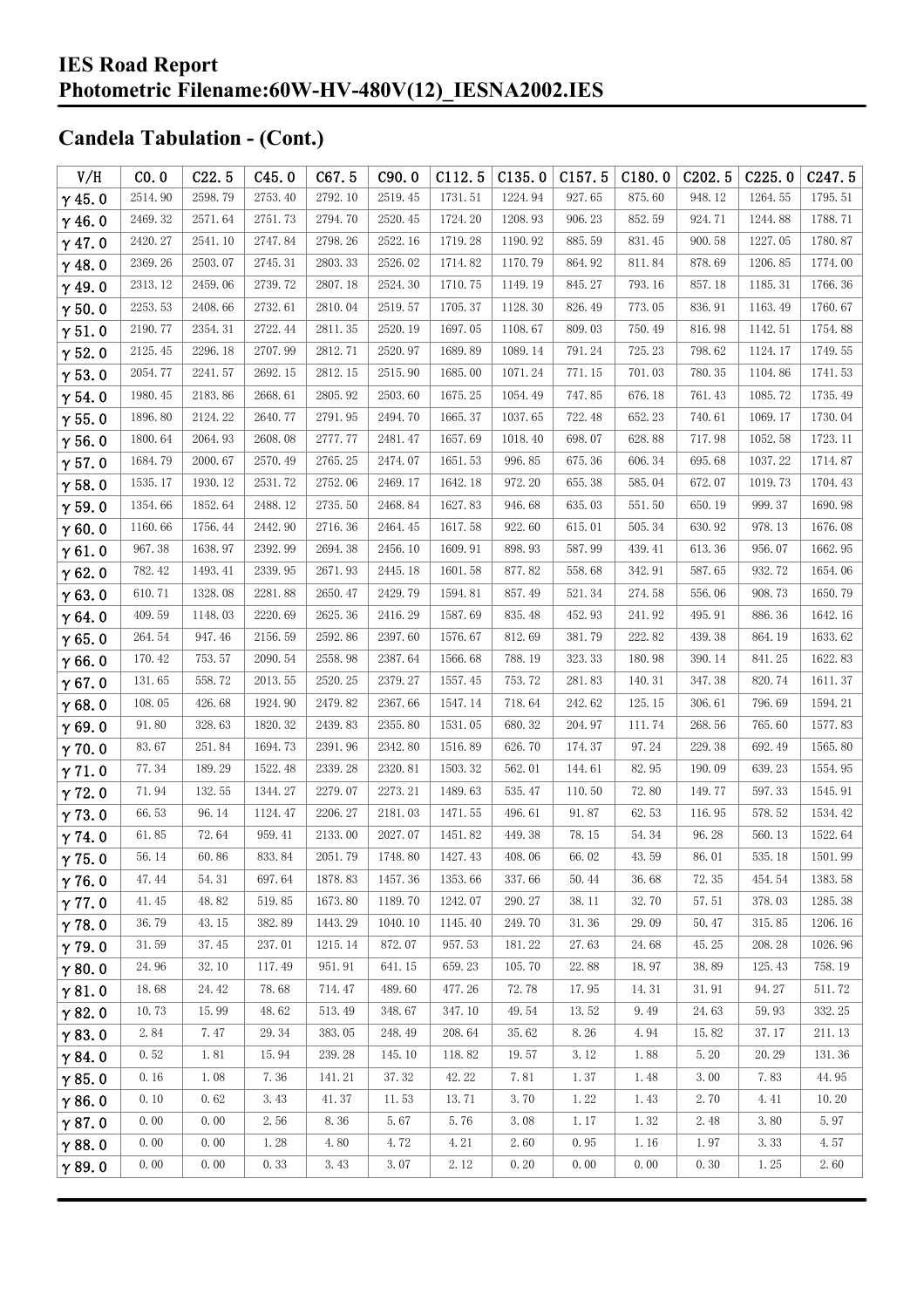| V/H            | CO.0 | C22.5 | C45.0 | C67.5 | C90.0                | C112.5 | C135.0   | C157.5 | C180.0 | C <sub>202.5</sub> | C225.0   | C <sub>247.5</sub> |
|----------------|------|-------|-------|-------|----------------------|--------|----------|--------|--------|--------------------|----------|--------------------|
| $\gamma$ 90.0  | 0.00 | 0.00  | 0.16  | 2.92  | 2.72                 | 2.02   | 0.00     | 0.00   | 0.00   | 0.00               | 0.36     | 2.55               |
| $\gamma$ 91.0  | 0.00 | 0.00  | 0.05  | 2.81  | 2.67                 | 1.97   | 0.00     | 0.00   | 0.00   | 0.00               | 0.46     | 2.55               |
| $\gamma$ 92.0  | 0.00 | 0.00  | 0.00  | 2.61  | 2.67                 | 2.07   | 0.00     | 0.00   | 0.00   | 0.00               | 0.56     | 2.55               |
| $\gamma$ 93.0  | 0.00 | 0.00  | 0.00  | 2.40  | 2.72                 | 2.07   | 0.00     | 0.00   | 0.00   | 0.00               | 0.61     | 2.60               |
| $\gamma$ 94.0  | 0.00 | 0.00  | 0.00  | 2.30  | 2.67                 | 2.13   | 0.11     | 0.00   | 0.00   | 0.00               | 0.76     | 2.70               |
| $\gamma$ 95.0  | 0.00 | 0.00  | 0.00  | 2.14  | 2.82                 | 2.28   | 0.25     | 0.00   | 0.00   | 0.00               | 0.76     | 2.75               |
| $\gamma$ 96.0  | 0.00 | 0.00  | 0.00  | 2.14  | 2.77                 | 2.38   | 0.36     | 0.00   | 0.00   | 0.00               | 1.02     | 2.86               |
| $\gamma$ 97.0  | 0.00 | 0.00  | 0.00  | 2.14  | 2.87                 | 2.43   | 0.56     | 0.00   | 0.00   | 0.00               | 1.17     | 3.01               |
| $\gamma$ 98.0  | 0.00 | 0.00  | 0.00  | 2.14  | 2.93                 | 2.48   | 0.86     | 0.00   | 0.00   | 0.00               | 1.33     | 3.06               |
| $\gamma$ 99.0  | 0.00 | 0.00  | 0.00  | 2.09  | 3.23                 | 2.48   | 0.92     | 0.00   | 0.00   | 0.00               | 1.53     | 3.12               |
| $\gamma$ 100.0 | 0.00 | 0.00  | 0.00  | 2.09  | 3.38                 | 2.68   | 1.07     | 0.00   | 0.00   | 0.00               | 1.68     | 3.32               |
| $\gamma$ 101.0 | 0.00 | 0.00  | 0.05  | 2.09  | 3.43                 | 2.74   | 1.33     | 0.00   | 0.00   | 0.00               | 1.74     | 3.37               |
| $\gamma$ 102.0 | 0.00 | 0.00  | 0.15  | 2.14  | 3.53                 | 3.04   | 1.52     | 0.00   | 0.00   | 0.00               | 1.98     | 3.47               |
| $\gamma$ 103.0 | 0.00 | 0.00  | 0.35  | 2.09  | 3.68                 | 3.14   | 1.58     | 0.00   | 0.00   | 0.15               | 2.04     | 3.62               |
| $\gamma$ 104.0 | 0.00 | 0.00  | 0.41  | 2.24  | 3.83                 | 3.39   | 1.73     | $0.00$ | 0.00   | 0.26               | 2.24     | 3.93               |
| $\gamma$ 105.0 | 0.00 | 0.00  | 0.51  | 2.54  | 3.93                 | 3.44   | 1.98     | 0.15   | 0.00   | 0.41               | 2.29     | 4.03               |
| $\gamma$ 106.0 | 0.00 | 0.00  | 0.56  | 2.65  | 4.08                 | 3.59   | 2.08     | 0.31   | 0.00   | 0.67               | 2.54     | 4.19               |
| $\gamma$ 107.0 | 0.00 | 0.00  | 0.51  | 2.70  | 4.23                 | 3.65   | 2.14     | 0.52   | 0.00   | 0.82               | 2.54     | 4.44               |
| $\gamma$ 108.0 | 0.00 | 0.00  | 0.51  | 2.85  | 4.19                 | 3.95   | 2.29     | 0.87   | 0.00   | 1.02               | 2.54     | 4.54               |
| $\gamma$ 109.0 | 0.00 | 0.00  | 0.56  | 2.86  | 4.28                 | 4.05   | 2.24     | 0.92   | 0.15   | 1.18               | 2.59     | 4.84               |
| $\gamma$ 110.0 | 0.00 | 0.00  | 0.61  | 3.11  | 4.28                 | 4.20   | 2.29     | 1.07   | 0.41   | 1.28               | 2.64     | 4.84               |
| $\gamma$ 111.0 | 0.00 | 0.00  | 0.66  | 3.11  | 4.28                 | 4.40   | 2.24     | 1.12   | 0.57   | 1.48               | 2.65     | 4.84               |
| $\gamma$ 112.0 | 0.00 | 0.00  | 0.76  | 3.21  | 4.28                 | 4.40   | 2.49     | 1.18   | 0.77   | 1.54               | 2.85     | 4.84               |
| $\gamma$ 113.0 | 0.00 | 0.00  | 0.71  | 3.21  | 4.28                 | 4.40   | 2.45     | 1.37   | 0.97   | 1.73               | 2.85     | 4.84               |
| $\gamma$ 114.0 | 0.00 | 0.00  | 0.81  | 3.36  | 4.29                 | 4.45   | 2.74     | 1.32   | 1.12   | 1.68               | 3.00     | 4.79               |
| $\gamma$ 115.0 | 0.00 | 0.00  | 0.96  | 3.42  | 4.33                 | 4.35   | 2.90     | 1.37   | 1.38   | 1.68               | 3.10     | 4.69               |
| $\gamma$ 116.0 | 0.00 | 0.00  | 1.12  | 3.47  | 4.23                 | 4.24   | 2.90     | 1.38   | 1.43   | 1.74               | 3.21     | 4.49               |
| $\gamma$ 117.0 | 0.00 | 0.00  | 1.17  | 3.52  | 4.08                 | 4.14   | 3.10     | 1.58   | 1.64   | 1.79               | 3.26     | 4.49               |
| $\gamma$ 118.0 | 0.00 | 0.00  | 1.32  | 3.52  | 4.08                 | 4.04   | 3.20     | 1.69   | 1.79   | 1.79               | 3.26     | 4.43               |
| $\gamma$ 119.0 | 0.00 | 0.00  | 1.27  | 3.57  | 3.93                 | 3.99   | 3.15     | 1.99   | 1.94   | 2.15               | 3.26     | 4.33               |
| $\gamma$ 120.0 | 0.00 | 0.00  | 1.27  | 3.57  | $3.\,\allowbreak 83$ | 4.04   | $3.\,15$ | 2.30   | 2.10   | 2.60               | $3.\,26$ | 4.08               |
| $\gamma$ 121.0 | 0.10 | 0.25  | 1.27  | 3.57  | 3.78                 | 3.94   | 3.20     | 2.70   | 2.30   | 2.81               | 3.31     | 4.03               |
| $\gamma$ 122.0 | 0.25 | 0.26  | 1.27  | 3.57  | 3.68                 | 3.99   | 3.10     | 2.90   | 2.66   | 2.91               | 3.25     | 4.03               |
| $\gamma$ 123.0 | 0.41 | 0.31  | 1.27  | 3.57  | 3.63                 | 3.94   | 3.05     | 3.01   | 2.96   | 3.11               | 3.21     | 3.93               |
| $\gamma$ 124.0 | 0.56 | 0.56  | 1.27  | 3.57  | 3.63                 | 3.99   | 3.00     | 3.11   | 3.17   | 3.21               | 3.26     | 3.98               |
| $\gamma$ 125.0 | 0.56 | 0.76  | 1.27  | 3.57  | 3.63                 | 3.74   | 3.00     | 3.16   | 3.32   | 3.37               | 3.26     | 3.93               |
| $\gamma$ 126.0 | 0.66 | 0.86  | 1.27  | 3.57  | 3.63                 | 3.79   | 3.00     | 3.16   | 3.33   | 3.52               | 3.26     | 3.93               |
| $\gamma$ 127.0 | 0.81 | 0.97  | 0.02  | 3.57  | 3.63                 | 3.69   | 3.00     | 3.31   | 3.57   | 3.67               | 3.36     | 3.97               |
| $\gamma$ 128.0 | 1.17 | 1.12  | 1.09  | 3.57  | 3.63                 | 3.59   | 3.00     | 3.41   | 3.73   | 3.68               | 3.36     | 3.87               |
| $\gamma$ 129.0 | 1.27 | 1.17  | 1.22  | 3.47  | 3.63                 | 3.44   | 3.00     | 3.56   | 3.93   | 3.83               | 3.46     | 3.67               |
| $\gamma$ 130.0 | 1.38 | 1.27  | 1.22  | 3.37  | 3.63                 | 3.38   | 3.00     | 3.62   | 3.98   | 4.03               | 3.41     | 3.62               |
| $\gamma$ 131.0 | 1.58 | 1.28  | 1.22  | 3.17  | 3.58                 | 3.13   | 3.00     | 3.72   | 3.98   | 4.13               | 3.46     | 3.62               |
| $\gamma$ 132.0 | 1.53 | 1.33  | 1.22  | 3.06  | 3.53                 | 3.13   | 3.00     | 3.77   | 4.13   | 4.08               | 3.41     | 3.62               |
| $\gamma$ 133.0 | 1.63 | 1.43  | 1.22  | 2.91  | 3.53                 | 3.13   | 3.05     | 3.72   | 4.13   | 4.08               | 3.20     | 3.57               |
| $\gamma$ 134.0 | 1.68 | 1.48  | 1.22  | 2.86  | 3.48                 | 3.13   | 2.95     | 3.72   | 4.29   | 4.08               | 3.10     | 3.57               |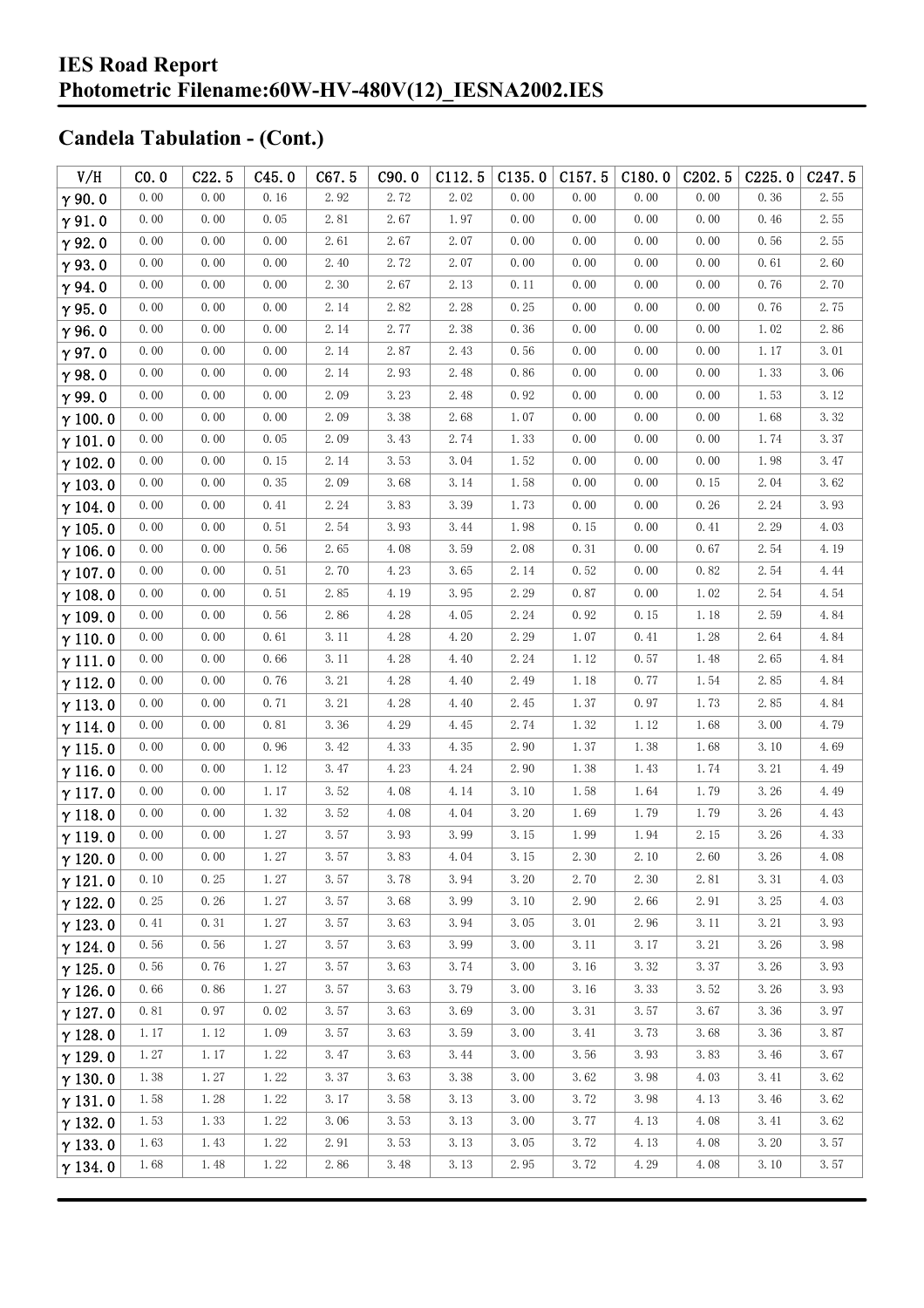| V/H            | CO.0                 | C22.5 | C45.0 | C67.5    | C90.0 | C112.5 | C135.0 |      | $C157.5$ $C180.0$ | C202.5 | C225.0   | C247.5 |
|----------------|----------------------|-------|-------|----------|-------|--------|--------|------|-------------------|--------|----------|--------|
| $\gamma$ 135.0 | 1.99                 | 1.68  | 1.22  | 2.91     | 3.38  | 3.13   | 2.95   | 3.77 | 4.70              | 4.08   | 2.95     | 3.57   |
| $\gamma$ 136.0 | 2.19                 | 1.63  | 1.27  | 2.86     | 3.33  | 3.13   | 2.79   | 3.82 | 4.80              | 4.08   | 2.85     | 3.57   |
| $\gamma$ 137.0 | 2.40                 | 1.63  | 1.32  | 2.86     | 3.28  | 3.13   | 2.79   | 3.92 | 4.90              | 4.08   | 2.85     | 3.57   |
| $\gamma$ 138.0 | 2.45                 | 1.68  | 1.27  | 2.91     | 3.33  | 3.13   | 2.69   | 4.02 | 4.85              | 4.08   | 2.75     | 3.57   |
| $\gamma$ 139.0 | 2.35                 | 1.88  | 1.27  | 2.81     | 3.28  | 3.13   | 2.64   | 3.97 | 4.85              | 4.08   | 2.80     | 3.57   |
| $\gamma$ 140.0 | 2.40                 | 1.89  | 1.27  | 2.80     | 3.28  | 3.13   | 2.64   | 3.97 | 4.85              | 4.08   | 2.75     | 3.57   |
| $\gamma$ 141.0 | 2.80                 | 1.89  | 1.27  | 2.80     | 3.28  | 3.13   | 2.64   | 3.97 | 4.85              | 4.08   | 2.85     | 3.57   |
| $\gamma$ 142.0 | 2.96                 | 1.89  | 1.27  | 2.75     | 3.28  | 3.13   | 2.64   | 3.97 | 4.85              | 4.08   | 2.90     | 3.57   |
| $\gamma$ 143.0 | 2.96                 | 1.94  | 1.27  | 2.75     | 3.27  | 3.13   | 2.69   | 3.97 | 4.85              | 4.08   | 3.00     | 3.57   |
| $\gamma$ 144.0 | 3.01                 | 1.94  | 1.27  | 2.65     | 3.07  | 3.13   | 2.69   | 3.97 | 4.75              | 4.08   | 3.10     | 3.62   |
| $\gamma$ 145.0 | 2.96                 | 1.99  | 1.27  | 2.55     | 3.07  | 3.13   | 2.80   | 3.97 | 4.70              | 4.08   | 3.26     | 3.52   |
| $\gamma$ 146.0 | 2.96                 | 1.99  | 1.27  | 2.55     | 3.07  | 3.13   | 3.00   | 3.97 | 4.70              | 4.08   | 3.36     | 3.47   |
| $\gamma$ 147.0 | 2.96                 | 1.99  | 1.27  | 2.55     | 3.07  | 3.13   | 3.00   | 4.12 | 4.70              | 4.08   | 3.51     | 3.57   |
| $\gamma$ 148.0 | 2.96                 | 1.99  | 1.42  | 2.55     | 3.07  | 3.13   | 3.00   | 4.06 | 4.75              | 4.08   | 3.77     | 3.37   |
| $\gamma$ 149.0 | 2.96                 | 1.99  | 1.53  | 2.55     | 3.07  | 3.13   | 3.00   | 3.61 | 4.64              | 4.08   | 3.91     | 3.16   |
| $\gamma$ 150.0 | 2.96                 | 2.04  | 1.68  | 2.55     | 2.97  | 3.13   | 3.00   | 3.61 | 4.54              | 4.08   | 3.87     | 3.21   |
| $\gamma$ 151.0 | 2.96                 | 2.04  | 1.83  | 2.60     | 2.92  | 3.13   | 3.00   | 3.61 | 4.43              | 4.08   | 3.87     | 3.21   |
| $\gamma$ 152.0 | 2.96                 | 2.04  | 2.03  | 2.70     | 2.92  | 3.13   | 3.00   | 3.41 | 4.08              | 4.08   | 3.86     | 3.06   |
| $\gamma$ 153.0 | 2.96                 | 2.14  | 2.03  | 2.70     | 2.82  | 3.13   | 3.05   | 3.41 | 4.03              | 4.08   | 3.81     | 3.06   |
| $\gamma$ 154.0 | 2.96                 | 2.09  | 2.09  | 2.70     | 2.82  | 3.13   | 2.95   | 3.36 | 3.78              | 4.03   | 3.76     | 3.06   |
| $\gamma$ 155.0 | 2.96                 | 2.09  | 2.14  | 2.86     | 2.72  | 3.13   | 2.99   | 3.31 | 3.67              | 3.97   | 3.66     | 3.06   |
| $\gamma$ 156.0 | 2.96                 | 2.09  | 2.19  | 2.86     | 2.62  | 3.13   | 2.85   | 3.26 | 3.62              | 3.77   | 3.66     | 3.06   |
| $\gamma$ 157.0 | 2.96                 | 2.09  | 2.29  | 2.86     | 2.52  | 3.03   | 2.85   | 3.26 | 3.47              | 3.72   | 3.66     | 3.06   |
| $\gamma$ 158.0 | 2.96                 | 2.19  | 2.34  | 2.91     | 2.52  | 2.93   | 2.85   | 3.26 | 3.27              | 3.67   | 3.56     | 3.06   |
| $\gamma$ 159.0 | 2.96                 | 2.19  | 2.44  | 2.91     | 2.52  | 2.83   | 2.85   | 3.26 | 3.27              | 3.62   | 3.41     | 3.06   |
| $\gamma$ 160.0 | 2.96                 | 2.34  | 2.54  | 2.91     | 2.67  | 2.78   | 2.85   | 3.26 | 3.27              | 3.62   | 3.41     | 3.06   |
| $\gamma$ 161.0 | 2.96                 | 2.40  | 2.59  | 2.91     | 2.72  | 2.68   | 2.85   | 3.26 | 3.27              | 3.47   | 3.41     | 3.06   |
| $\gamma$ 162.0 | 2.96                 | 2.40  | 2.59  | 2.91     | 2.93  | 2.63   | 2.85   | 3.26 | 3.27              | 3.47   | 3.31     | 3.06   |
| $\gamma$ 163.0 | 2.96                 | 2.45  | 2.79  | 2.91     | 3.02  | 2.58   | 2.85   | 3.26 | 3.27              | 3.42   | 3.31     | 3.06   |
| $\gamma$ 164.0 | 2.86                 | 2.70  | 2.85  | 2.91     | 3.07  | 2.58   | 2.90   | 3.26 | 3.27              | 3.42   | 3.31     | 3.06   |
| $\gamma$ 165.0 | $2.\,\allowbreak 86$ | 2.75  | 2.85  | $2.\,91$ | 3.03  | 2.68   | 2.90   | 3.26 | 3.32              | 3.42   | $3.\,31$ | 3.06   |
| $\gamma$ 166.0 | 2.86                 | 2.80  | 2.90  | 2.91     | 3.08  | 2.89   | 2.95   | 3.26 | 3.32              | 3.47   | 3.36     | 3.06   |
| $\gamma$ 167.0 | 2.86                 | 2.95  | 3.00  | 2.91     | 3.33  | 3.14   | 3.10   | 3.46 | 3.48              | 3.63   | 3.57     | 3.32   |
| $\gamma$ 168.0 | 3.01                 | 3.36  | 3.35  | 2.91     | 3.38  | 3.29   | 3.25   | 4.03 | 3.93              | 3.93   | 3.87     | 3.62   |
| $\gamma$ 169.0 | 3.27                 | 3.56  | 3.61  | 3.01     | 3.48  | 3.24   | 3.46   | 4.23 | 4.34              | 4.24   | 4.07     | 4.03   |
| $\gamma$ 170.0 | 3.47                 | 3.62  | 3.76  | 3.16     | 3.68  | 3.64   | 3.81   | 4.33 | 4.49              | 4.64   | 4.17     | 4.03   |
| $\gamma$ 171.0 | 3.67                 | 3.62  | 3.81  | 3.37     | 3.78  | 3.69   | 3.76   | 4.33 | 4.49              | 4.64   | 4.17     | 4.03   |
| $\gamma$ 172.0 | 3.93                 | 3.72  | 3.76  | 3.32     | 3.78  | 3.74   | 3.76   | 4.38 | 4.49              | 4.64   | 4.17     | 4.03   |
| $\gamma$ 173.0 | 4.08                 | 3.77  | 3.81  | 3.31     | 3.78  | 3.74   | 3.76   | 4.33 | 4.44              | 4.64   | 4.22     | 4.03   |
| $\gamma$ 174.0 | 4.18                 | 3.82  | 3.81  | 3.31     | 3.78  | 3.74   | 3.76   | 4.22 | 4.44              | 4.54   | 4.17     | 3.93   |
| $\gamma$ 175.0 | 4.34                 | 3.93  | 3.92  | 3.31     | 3.78  | 3.74   | 3.76   | 4.17 | 4.48              | 4.54   | 4.12     | 3.93   |
| $\gamma$ 176.0 | 4.39                 | 4.13  | 4.02  | 3.47     | 3.78  | 3.79   | 3.76   | 3.97 | 4.03              | 4.49   | 3.92     | 3.88   |
| $\gamma$ 177.0 | 4.49                 | 4.23  | 4.02  | 3.52     | 3.78  | 3.74   | 3.76   | 3.82 | 4.03              | 4.33   | 3.97     | 3.82   |
| $\gamma$ 178.0 | 4.44                 | 4.18  | 4.02  | 3.52     | 3.68  | 3.69   | 3.76   | 3.77 | 3.93              | 4.23   | 3.92     | 3.82   |
| $\gamma$ 179.0 | 4.49                 | 4.18  | 4.02  | 3.47     | 3.58  | 3.54   | 3.76   | 3.77 | 3.93              | 4.24   | 3.92     | 3.83   |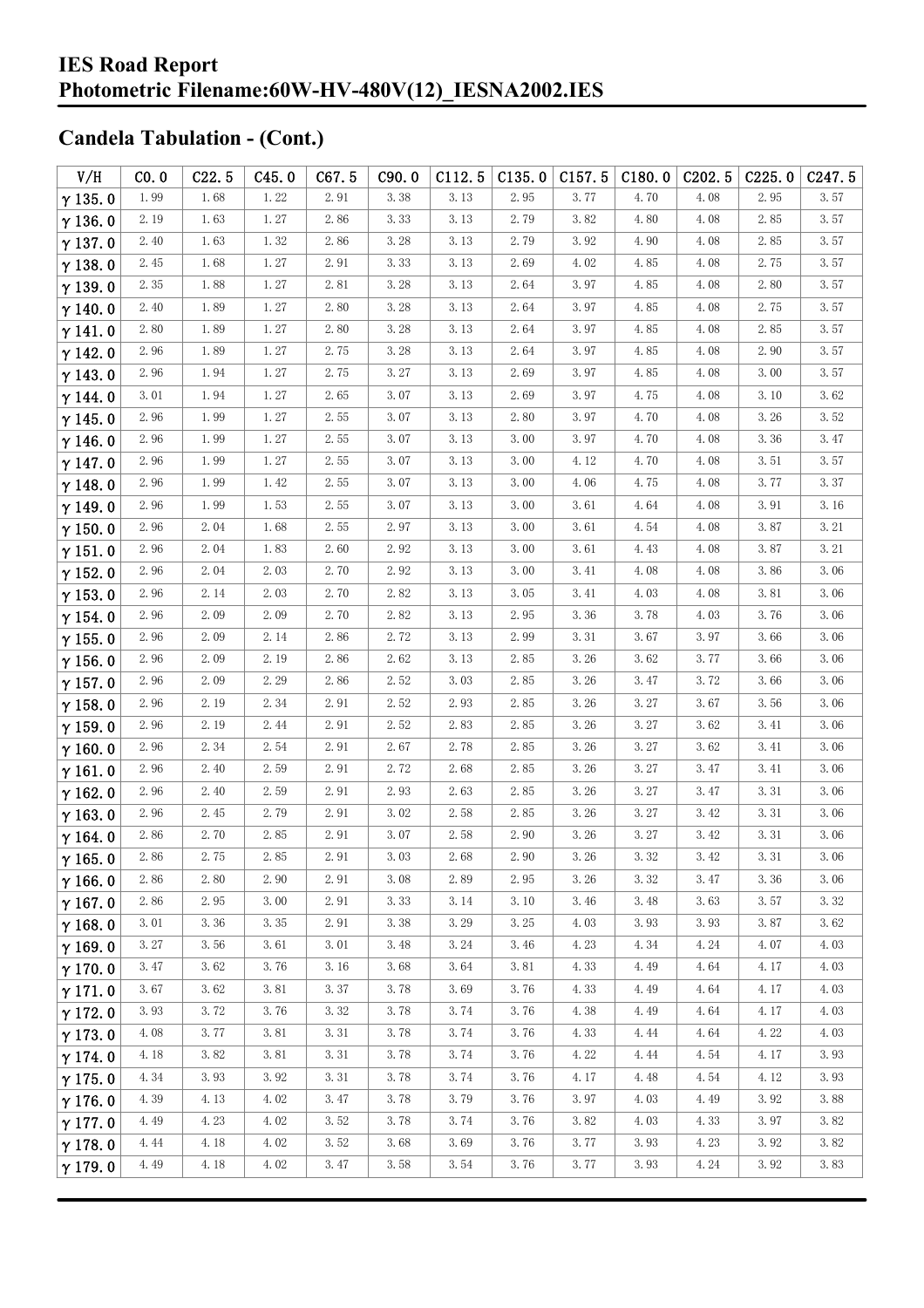| V/H            | CO.0               | C22.5              | C45.0   | C67.5   | C90.0 | C112.5 | C135.0 | C157.5 | C180.0 | C <sub>202.5</sub> | C225.0 | C <sub>247.5</sub> |
|----------------|--------------------|--------------------|---------|---------|-------|--------|--------|--------|--------|--------------------|--------|--------------------|
| $\gamma$ 180.0 | 4.54               | 4.54               | 4.54    | 4.54    | 4.54  | 4.54   | 4.54   | 4.54   | 4.54   | 4.54               | 4.54   | 4.54               |
| V/H            | C <sub>270.0</sub> | C <sub>292.5</sub> | C315.0  | C337.5  |       |        |        |        |        |                    |        |                    |
| $\gamma$ 0.0   | 2259.72            | 2259.72            | 2259.72 | 2259.72 |       |        |        |        |        |                    |        |                    |
| $\gamma$ 1.0   | 2255.74            | 2271.17            | 2280.83 | 2290.24 |       |        |        |        |        |                    |        |                    |
| $\gamma$ 2.0   | 2256.06            | 2282.40            | 2299.86 | 2316.06 |       |        |        |        |        |                    |        |                    |
| $\gamma$ 3.0   | 2252.14            | 2294.66            | 2321.08 | 2339.97 |       |        |        |        |        |                    |        |                    |
| $\gamma$ 4.0   | 2251.79            | 2303.25            | 2339.41 | 2363.23 |       |        |        |        |        |                    |        |                    |
| $\gamma$ 5.0   | 2250.84            | 2311.54            | 2356.35 | 2388.25 |       |        |        |        |        |                    |        |                    |
| $\gamma$ 6.0   | 2248.78            | 2320.64            | 2374.79 | 2411.31 |       |        |        |        |        |                    |        |                    |
| $\gamma$ 7.0   | 2248.01            | 2329.77            | 2392.13 | 2435.22 |       |        |        |        |        |                    |        |                    |
| $\gamma$ 8.0   | 2246.61            | 2338.39            | 2409.27 | 2456.51 |       |        |        |        |        |                    |        |                    |
| $\gamma$ 9.0   | 2246.00            | 2347.04            | 2427.10 | 2476.63 |       |        |        |        |        |                    |        |                    |
| $\gamma$ 10.0  | 2246.19            | 2355.96            | 2443.05 | 2494.39 |       |        |        |        |        |                    |        |                    |
| $\gamma$ 11.0  | 2247.72            | 2367.12            | 2460.01 | 2512.12 |       |        |        |        |        |                    |        |                    |
| $\gamma$ 12.0  | 2247.90            | 2377.92            | 2476.45 | 2529.35 |       |        |        |        |        |                    |        |                    |
| $\gamma$ 13.0  | 2247.26            | 2392.05            | 2492.07 | 2546.96 |       |        |        |        |        |                    |        |                    |
| $\gamma$ 14.0  | 2247.30            | 2405.68            | 2508.47 | 2562.44 |       |        |        |        |        |                    |        |                    |
| $\gamma$ 15.0  | 2249.32            | 2419.78            | 2521.87 | 2578.04 |       |        |        |        |        |                    |        |                    |
| $\gamma$ 16.0  | 2252.44            | 2434.08            | 2536.18 | 2596.28 |       |        |        |        |        |                    |        |                    |
| $\gamma$ 17.0  | 2256.87            | 2448.47            | 2549.58 | 2610.76 |       |        |        |        |        |                    |        |                    |
| $\gamma$ 18.0  | 2264.05            | 2460.26            | 2562.73 | 2621.69 |       |        |        |        |        |                    |        |                    |
| $\gamma$ 19.0  | 2274.83            | 2472.48            | 2575.90 | 2635.70 |       |        |        |        |        |                    |        |                    |
| $\gamma$ 20.0  | 2286.32            | 2485.40            | 2589.05 | 2650.61 |       |        |        |        |        |                    |        |                    |
| $\gamma$ 21.0  | 2298.75            | 2498.21            | 2603.43 | 2663.40 |       |        |        |        |        |                    |        |                    |
| $\gamma$ 22.0  | 2312.18            | 2511.59            | 2615.03 | 2676.82 |       |        |        |        |        |                    |        |                    |
| $\gamma$ 23.0  | 2325.66            | 2522.61            | 2628.28 | 2691.38 |       |        |        |        |        |                    |        |                    |
| $\gamma$ 24.0  | 2338.54            | 2536.85            | 2640.90 | 2708.99 |       |        |        |        |        |                    |        |                    |
| $\gamma$ 25.0  | 2351.92            | 2551.53            | 2655.01 | 2726.45 |       |        |        |        |        |                    |        |                    |
| $\gamma$ 26.0  | 2369.15            | 2567.17            | 2664.20 | 2738.46 |       |        |        |        |        |                    |        |                    |
| $\gamma$ 27.0  | 2386.74            | 2582.20            | 2672.65 | 2747.10 |       |        |        |        |        |                    |        |                    |
| $\gamma$ 28.0  | 2402.14            | 2596.72            | 2683.10 | 2759.26 |       |        |        |        |        |                    |        |                    |
| $\gamma$ 29.0  | 2414.74            | 2609.73            | 2687.92 | 2774.21 |       |        |        |        |        |                    |        |                    |
| $\gamma$ 30.0  | 2429.31            | 2623.27            | 2695.71 | 2781.62 |       |        |        |        |        |                    |        |                    |
| $\gamma$ 31.0  | 2445.33            | 2632.82            | 2702.45 | 2785.80 |       |        |        |        |        |                    |        |                    |
| $\gamma$ 32.0  | 2456.55            | 2640.70            | 2710.01 | 2784.64 |       |        |        |        |        |                    |        |                    |
| $\gamma$ 33.0  | 2467.42            | 2649.61            | 2716.70 | 2779.31 |       |        |        |        |        |                    |        |                    |
| $\gamma$ 34.0  | 2477.75            | 2658.47            | 2722.22 | 2770.38 |       |        |        |        |        |                    |        |                    |
| $\gamma$ 35.0  | 2489.82            | 2666.42            | 2724.38 | 2763.46 |       |        |        |        |        |                    |        |                    |
| $\gamma$ 36.0  | 2498.64            | 2672.87            | 2723.02 | 2751.35 |       |        |        |        |        |                    |        |                    |
| $\gamma$ 37.0  | 2509.51            | 2678.75            | 2720.63 | 2738.49 |       |        |        |        |        |                    |        |                    |
| $\gamma$ 38.0  | 2520.10            | 2687.76            | 2713.17 | 2721.15 |       |        |        |        |        |                    |        |                    |
| $\gamma$ 39.0  | 2529.21            | 2695.21            | 2706.30 | 2699.88 |       |        |        |        |        |                    |        |                    |
| $\gamma$ 40.0  | 2537.81            | 2704.45            | 2697.72 | 2677.82 |       |        |        |        |        |                    |        |                    |
| $\gamma$ 41.0  | 2543.29            | 2710.52            | 2691.32 | 2655.07 |       |        |        |        |        |                    |        |                    |
| $\gamma$ 42.0  | 2547.49            | 2715.42            | 2686.19 | 2630.48 |       |        |        |        |        |                    |        |                    |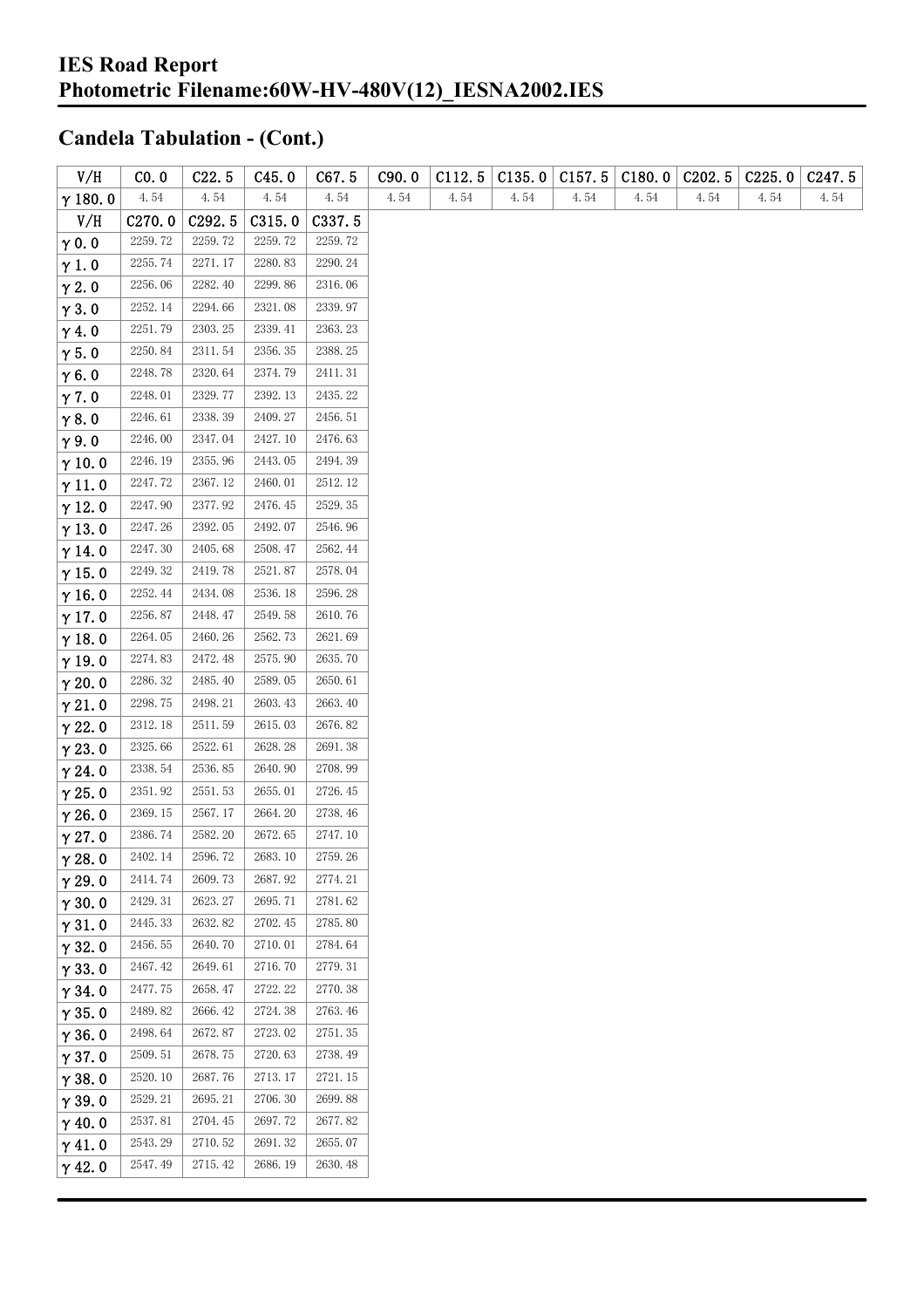| V/H            | C270.0  | C <sub>292.5</sub> | C315.0  | C337.5  |
|----------------|---------|--------------------|---------|---------|
| $\gamma$ 43. 0 | 2547.44 | 2720.82            | 2680.67 | 2604.60 |
| $\gamma$ 44.0  | 2545.08 | 2724.25            | 2676.24 | 2577.85 |
| $\gamma$ 45. 0 | 2542.14 | 2729.31            | 2674.08 | 2547.97 |
| γ46.0          | 2539.74 | 2733.71            | 2668.74 | 2513.09 |
| $\gamma$ 47.0  | 2539.23 | 2734.44            | 2663.32 | 2474.46 |
| $\gamma$ 48.0  | 2539.27 | 2733.86            | 2655.47 | 2429.27 |
| γ49.0          | 2539.57 | 2733.05            | 2646.52 | 2378.69 |
| $\gamma$ 50. 0 | 2540.96 | 2730.84            | 2636.78 | 2324.59 |
| $\gamma$ 51.0  | 2538.89 | 2723.92            | 2620.01 | 2272.20 |
| $\gamma$ 52. 0 | 2537.92 | 2716.60            | 2597.18 | 2214.39 |
| $\gamma$ 53.0  | 2534.95 | 2708.14            | 2574.24 | 2153.17 |
| $\gamma$ 54. 0 | 2532.11 | 2695.43            | 2543.73 | 2094.21 |
| $\gamma$ 55.0  | 2525.58 | 2683.96            | 2508.23 | 2032.87 |
| γ56.0          | 2513.82 | 2669.41            | 2473.02 | 1972.68 |
| γ57.0          | 2502.44 | 2654.80            | 2436.85 | 1905.34 |
| $\gamma$ 58. 0 | 2492.56 | 2638.60            | 2400.79 | 1829.68 |
| $\gamma$ 59.0  | 2482.85 | 2616.09            | 2359.79 | 1735.64 |
| γ60.0          | 2472.86 | 2591.53            | 2310.90 | 1615.19 |
| $\gamma$ 61.0  | 2460.01 | 2566.62            | 2257.29 | 1467.79 |
| $\gamma$ 62. 0 | 2450.18 | 2539.64            | 2199.43 | 1298.65 |
| $\gamma$ 63.0  | 2441.60 | 2510.22            | 2139.34 | 1116.53 |
| γ64.0          | 2435.72 | 2480.48            | 2072.89 | 922.23  |
| γ65.0          | 2426.99 | 2448.12            | 1994.46 | 735.07  |
| γ66.0          | 2412.51 | 2417.13            | 1903.71 | 542.21  |
| $\gamma$ 67. 0 | 2399.51 | 2380.21            | 1798.54 | 410.85  |
| γ68.0          | 2389.89 | 2335.88            | 1673.92 | 314.31  |
| γ69.0          | 2375.12 | 2287.69            | 1525.28 | 237.77  |
| $\gamma$ 70.0  | 2366.77 | 2234.27            | 1351.15 | 175.65  |
| $\gamma$ 71.0  | 2352.38 | 2179.85            | 1168.75 | 125.42  |
| $\gamma$ 72.0  | 2319.13 | 2125.30            | 972.60  | 91.51   |
| $\gamma$ 73.0  | 2230.09 | 2065.31            | 843.80  | 73.13   |
| γ74.0          | 2062.01 | 1999.43            | 736.89  | 64. 69  |
| $\gamma$ 75.0  | 1728.01 | 1921.57            | 616.64  | 58.42   |
| $\gamma$ 76. 0 | 1425.53 | 1773.85            | 475.03  | 52.45   |
| $\gamma$ 77. 0 | 1157.78 | 1561.62            | 379.09  | 47.18   |
| $\gamma$ 78.0  | 1022.71 | 1319.08            | 282.86  | 41.18   |
| $\gamma$ 79.0  | 854.80  | 1117.21            | 156.69  | 36.49   |
| γ80.0          | 591.41  | 814.35             | 75.02   | 31.04   |
| γ81.0          | 410.98  | 622.26             | 48.03   | 21.76   |
| γ82.0          | 268.51  | 457.49             | 32.77   | 12.99   |
| $\gamma$ 83. O | 173.52  | 288.15             | 21. 16  | 5.25    |
| γ84.0          | 86.20   | 151.45             | 10.13   | 1.52    |
| γ85.0          | 19.13   | 72.07              | 4.19    | 0.78    |
| $\gamma$ 86.0  | 7.88    | 17.52              | 3.05    | 0.42    |
| γ87.0          | 5.76    | 6.06               | 2.04    | 0.00    |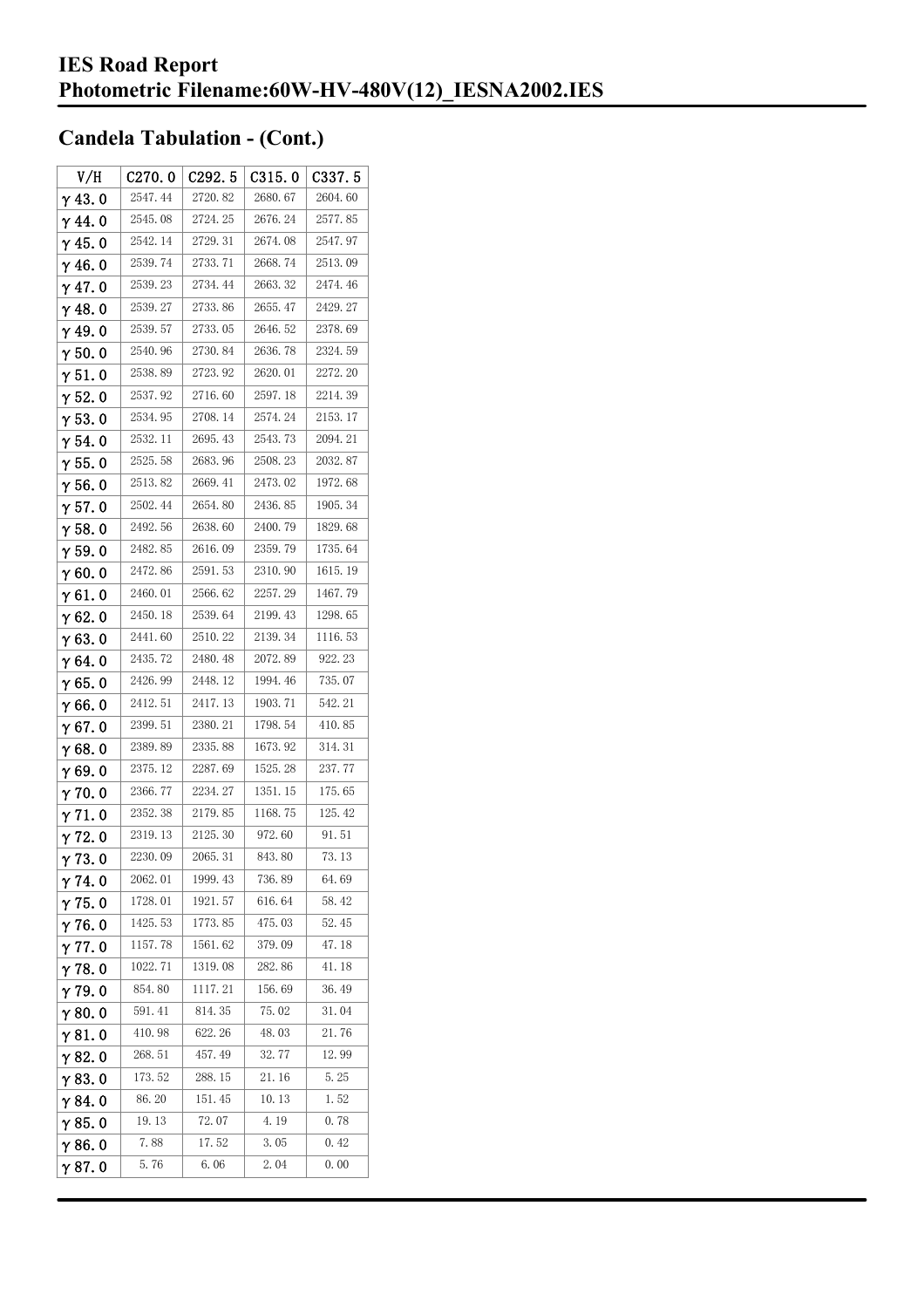| V/H             | C270.0 | C292.5 | C315.0 | C337.5 |
|-----------------|--------|--------|--------|--------|
| $\gamma$ 88.0   | 4.76   | 4.10   | 0.88   | 0.00   |
| $\gamma$ 89.0   | 3.29   | 3.07   | 0.31   | 0.00   |
| $\gamma$ 90.0   | 3.08   | 2.79   | 0.15   | 0.00   |
| $\gamma$ 91.0   | 2.88   | 2.49   | 0.00   | 0.00   |
| γ92.0           | 2.87   | 2.38   | 0.00   | 0.00   |
| $\gamma$ 93. O  | 2.87   | 2.28   | 0.00   | 0.00   |
| $\gamma$ 94.0   | 2.87   | 2.12   | 0.00   | 0.00   |
| $\gamma$ 95.0   | 2.87   | 2.12   | 0.00   | 0.00   |
| $\gamma$ 96.0   | 2.97   | 2.12   | 0.00   | 0.00   |
| γ97.0           | 3.02   | 2.07   | 0.00   | 0.00   |
| $\gamma$ 98.0   | 3.22   | 2.07   | 0.00   | 0.00   |
| $\gamma$ 99.0   | 3.43   | 2.12   | 0.00   | 0.00   |
| $\gamma$ 100.0  | 3.53   | 2.17   | 0.00   | 0.00   |
| $\gamma$ 101. 0 | 3.63   | 2.12   | 0.00   | 0.00   |
| $\gamma$ 102.0  | 3.73   | 2.12   | 0.00   | 0.00   |
| $\gamma$ 103. 0 | 4.08   | 2.12   | 0.00   | 0.00   |
| $\gamma$ 104. 0 | 4.28   | 2.17   | 0.00   | 0.00   |
| $\gamma$ 105.0  | 4.48   | 2.33   | 0.30   | 0.00   |
| $\gamma$ 106.0  | 4.88   | 2.67   | 0.30   | 0.00   |
| γ107.0          | 4.99   | 2.73   | 0.41   | 0.00   |
| $\gamma$ 108.0  | 5.09   | 2.88   | 0.41   | 0.00   |
| $\gamma$ 109.0  | 5.19   | 2.83   | 0.46   | 0.00   |
| $\gamma$ 110. 0 | 5.19   | 2.98   | 0.41   | 0.00   |
| γ111.0          | 5.39   | 3.03   | 0.46   | 0.00   |
| $\gamma$ 112. 0 | 5.34   | 3. 18  | 0.51   | 0.00   |
| $\gamma$ 113. 0 | 5.39   | 3.23   | 0.61   | 0.00   |
| γ114.0          | 5.59   | 3.24   | 0.86   | 0.00   |
| $\gamma$ 115. 0 | 5.59   | 3.24   | 0.81   | 0.00   |
| γ116.0          | 5.69   | 3.29   | 1.06   | 0.00   |
| $\gamma$ 117.0  | 5.74   | 3.24   | 1.27   | 0.00   |
| $\gamma$ 118.0  | 5.75   | 3. 24  | 1.32   | 0.00   |
| γ119.0          | 5.75   | 3. 24  | 1.32   | 0.00   |
| $\gamma$ 120.0  | 5.75   | 3. 24  | 1.32   | 0.20   |
| $\gamma$ 121.0  | 5.75   | 3.24   | 1.37   | 0.20   |
| $\gamma$ 122.0  | 5.75   | 3.24   | 1.42   | 0.35   |
| $\gamma$ 123.0  | 5.70   | 3.24   | 1.37   | 0.46   |
| $\gamma$ 124. 0 | 5.54   | 3.24   | 1.37   | 0.46   |
| $\gamma$ 125.0  | 5.45   | 3. 24  | 1.37   | 0.66   |
| $\gamma$ 126.0  | 5.44   | 3.24   | 1.37   | 0.76   |
| $\gamma$ 127. 0 | 5.44   | 3.24   | 1.37   | 1.01   |
| $\gamma$ 128.0  | 5.34   | 3.24   | 1.37   | 1.02   |
| $\gamma$ 129.0  | 5.29   | 3. 24  | 1.37   | 1.17   |
| $\gamma$ 130. 0 | 5.29   | 3.24   | 1.37   | 1.22   |
| $\gamma$ 131.0  | 4.99   | 3.04   | 1.37   | 1.22   |
| $\gamma$ 132. 0 | 4.89   | 2.98   | 1.42   | 1.27   |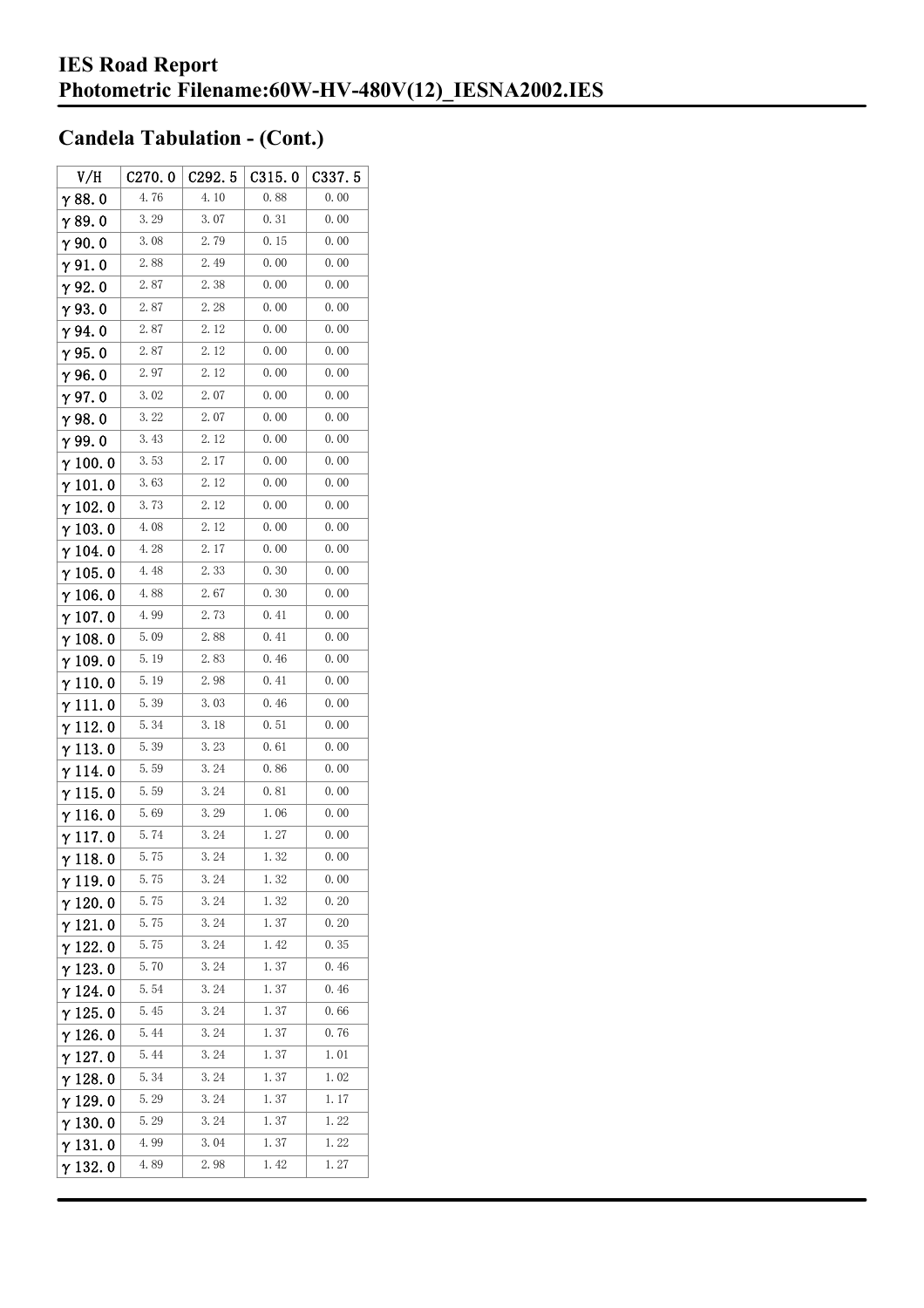| V/H             | C270.0      | C292.5 | C315.0 | C337.5 |
|-----------------|-------------|--------|--------|--------|
| $\gamma$ 133.0  | 4.79        | 2.93   | 1.42   | 1.22   |
| γ134.0          | 4.69        | 2.88   | 1.42   | 1.27   |
| $\gamma$ 135. 0 | 4.49        | 2.83   | 1.42   | 1.63   |
| $\gamma$ 136.0  | 4.44        | 2.78   | 1.42   | 1.58   |
| $\gamma$ 137.0  | 4.39        | 2.78   | 1.42   | 1.58   |
| $\gamma$ 138.0  | 4.29        | 2.83   | 1.42   | 1.58   |
| γ139.0          | 4.14        | 2.73   | 1.42   | 1.68   |
| $\gamma$ 140.0  | 4.18        | 2.73   | 1.42   | 1.83   |
| γ141.0          | 4.09        | 2.58   | 1.42   | 1.93   |
| $\gamma$ 142. 0 | 3.98        | 2.38   | 1.42   | 1.88   |
| $\gamma$ 143.0  | 3.83        | 2.33   | 1.42   | 1.88   |
| $\gamma$ 144. 0 | 3.78        | 2.28   | 1.42   | 1.88   |
| γ145.0          | 3.78        | 2.17   | 1.57   | 1.93   |
| γ146.0          | 3.78        | 2.12   | 1.73   | 1.93   |
| γ147.0          | 3.73        | 2.12   | 1.98   | 1.93   |
| $\gamma$ 148. 0 | 3.68        | 2.12   | 2.03   | 1.93   |
| $\gamma$ 149.0  | 3.68        | 2. 12  | 2.03   | 1.98   |
| $\gamma$ 150.0  | 3.48        | 2. 12  | 2.13   | 1.94   |
| $\gamma$ 151.0  | 3.48        | 2. 12  | 2.33   | 2.03   |
| $\gamma$ 152. 0 | 3.33        | 2.12   | 2.49   | 2.14   |
| $\gamma$ 153. 0 | <b>3.28</b> | 2.12   | 2.59   | 2.14   |
| $\gamma$ 154. 0 | 2.93        | 2.12   | 2.64   | 2.24   |
| $\gamma$ 155. 0 | 2.82        | 2.12   | 2.74   | 2.39   |
| $\gamma$ 156. 0 | 2.67        | 2.17   | 2.79   | 2.34   |
| $\gamma$ 157. 0 | 2.62        | 2.42   | 2.79   | 2.34   |
| $\gamma$ 158.0  | 2.57        | 2.48   | 2.84   | 2.34   |
| $\gamma$ 159.0  | 2.62        | 2.48   | 2.95   | 2.39   |
| $\gamma$ 160. 0 | 2.67        | 2.57   | 2.90   | 2.39   |
| γ161.0          | 2.72        | 2.73   | 2.90   | 2.49   |
| $\gamma$ 162.0  | 2.72        | 2.73   | 2.90   | 2.60   |
| $\gamma$ 163.0  | 2.77        | 2.68   | 3.05   | 2.70   |
| $\gamma$ 164. 0 | 2.22        | 2.83   | 3.20   | 2.80   |
| $\gamma$ 165.0  | 2.22        | 2.93   | 3.20   | 2.90   |
| $\gamma$ 166.0  | 2.77        | 2.88   | 3.20   | 2.85   |
| $\gamma$ 167.0  | 2.87        | 2.88   | 3.50   | 2.90   |
| $\gamma$ 168.0  | 2.92        | 3.03   | 3.61   | 2.90   |
| $\gamma$ 169.0  | 3.12        | 3.08   | 3.66   | 3.35   |
| $\gamma$ 170.0  | 3.12        | 3.18   | 3.76   | 3.66   |
| $\gamma$ 171. 0 | 3.12        | 3.34   | 3.86   | 3.77   |
| $\gamma$ 172. 0 | 3.47        | 3.53   | 4.06   | 3.87   |
| $\gamma$ 173.0  | 3.48        | 3.54   | 4.16   | 3.97   |
| γ 174. 0        | 3.53        | 3.64   | 4.17   | 3.92   |
| $\gamma$ 175.0  | 3.53        | 3.64   | 4.27   | 3.92   |
| $\gamma$ 176.0  | 3.53        | 3.79   | 4.37   | 3.92   |
| γ177.0          | 3.53        | 3.99   | 4.37   | 4.02   |